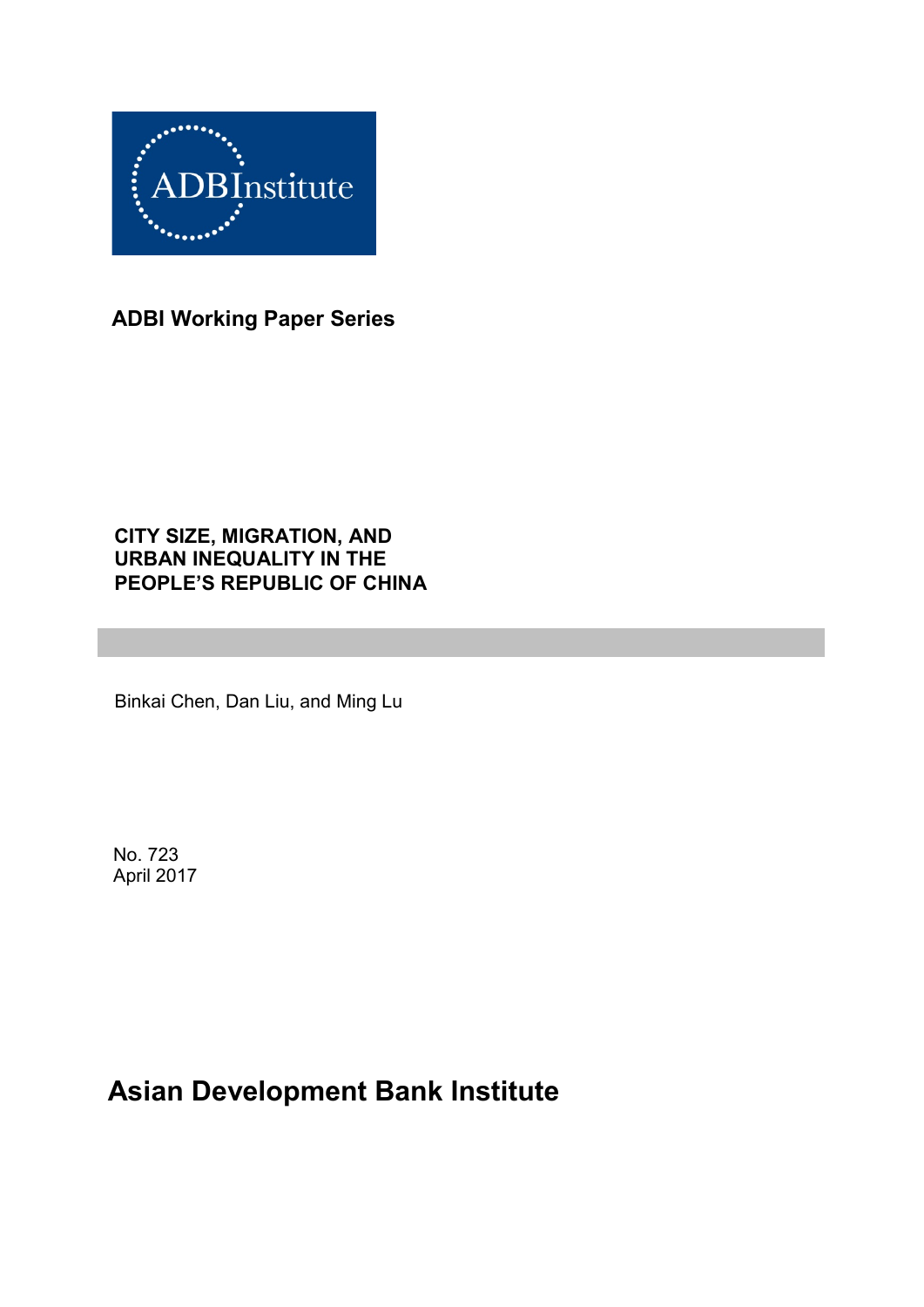Binkai Chen is with the School of Economics, Central University of Finance and Economics. Dan Liu is associate professor, School of Economics, Shanghai University of Finance and Economics. Ming Lu is professor at the Department of Economics, Shanghai Jiao Tong University, and adjunct professor at Fudan University.

The views expressed in this paper are the views of the author and do not necessarily reflect the views or policies of ADBI, ADB, its Board of Directors, or the governments they represent. ADBI does not guarantee the accuracy of the data included in this paper and accepts no responsibility for any consequences of their use. Terminology used may not necessarily be consistent with ADB official terms.

Working papers are subject to formal revision and correction before they are finalized and considered published.

The Working Paper series is a continuation of the formerly named Discussion Paper series; the numbering of the papers continued without interruption or change. ADBI's working papers reflect initial ideas on a topic and are posted online for discussion. ADBI encourages readers to post their comments on the main page for each working paper (given in the citation below). Some working papers may develop into other forms of publication.

ADB recognizes "China" as the People's Republic of China.

Unless otherwise stated, boxes, figures and tables without explicit sources were prepared by the authors.

Suggested citation:

Chen, B., D. Liu, and M. Lu. 2017. City Size, Migration, and Urban Inequality in the People's Republic of China. ADBI Working Paper 723. Tokyo: Asian Development Bank Institute. Available: https://www.adb.org/publications/city-size-migration-and-urban-inequality-prc

Please contact the authors for information about this paper.

Email: chenbinkai@gmail.com, liu.dan@mail.shufe.edu.cn, luming1973@sjtu.edu.cn

Asian Development Bank Institute Kasumigaseki Building, 8th Floor 3-2-5 Kasumigaseki, Chiyoda-ku Tokyo 100-6008, Japan

Tel: +81-3-3593-5500 Fax: +81-3-3593-5571 URL: www.adbi.org E-mail: info@adbi.org

© 2017 Asian Development Bank Institute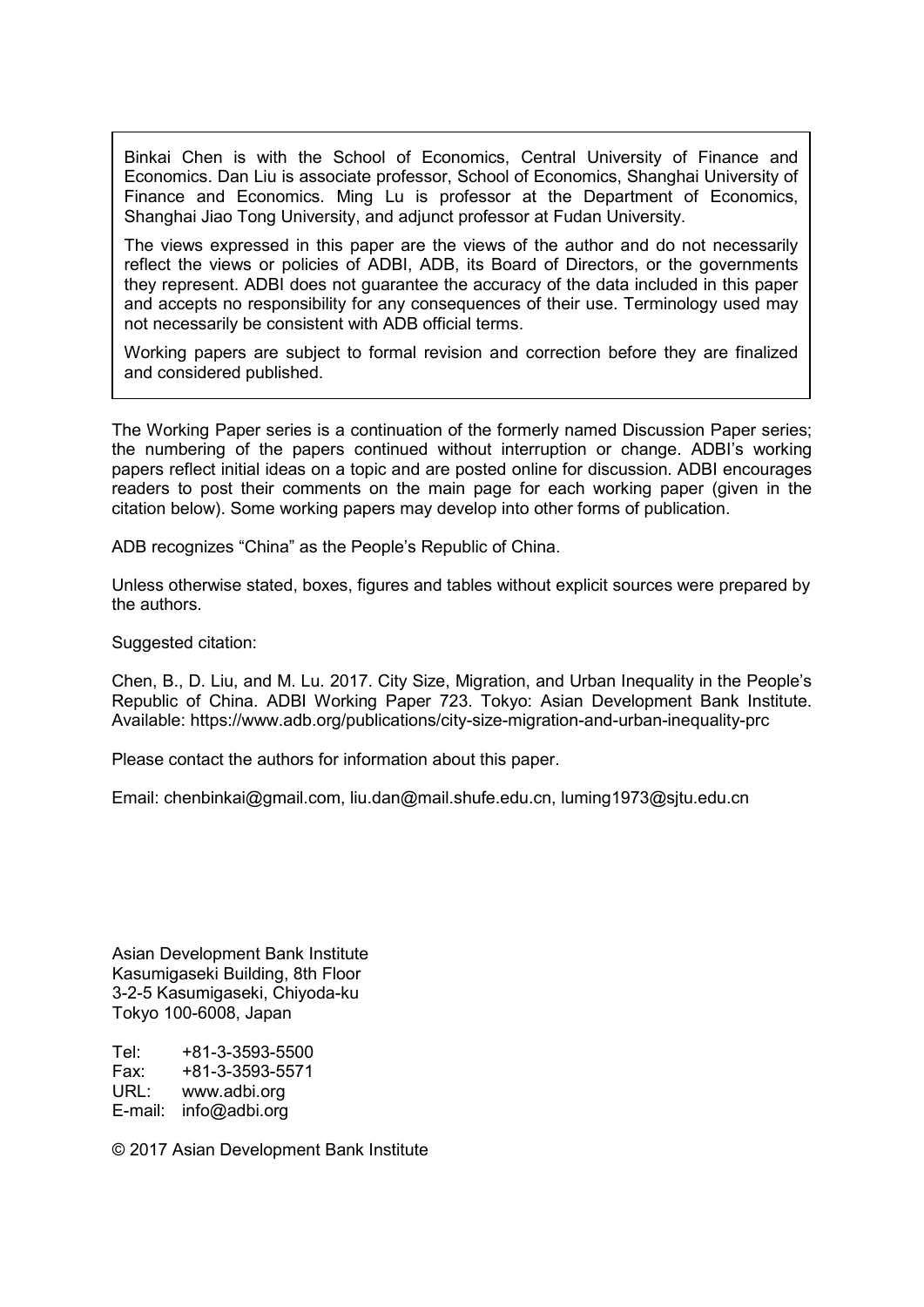#### **Abstract**

This paper examines the relationship between city size, migration, and urban income inequality using the 1% sample of the 2005 Census in the People's Republic of China (PRC). We calculate various measures of within-city income inequality for 252 PRC cities. It is found that city income inequality is significantly and positively correlated with city population size. As rural-to-urban migration is crucial in determining city size distribution in the PRC, we focus on exploring the role of massive migration into big cities on shaping this size-inequality relationship. We find that the share of migrants alone accounts for more than 40% of the city-size inequality premium. This is mainly because migration leads to a higher skill premium in larger cities by changing the skill composition of the labor force in those places. The main findings still hold after we deal with the endogeneity of migration using an instrument variable approach.

**Keywords:** city size, income inequality, migration, skill premium, People's Republic of China

**JEL Classification:** R12, O18, J31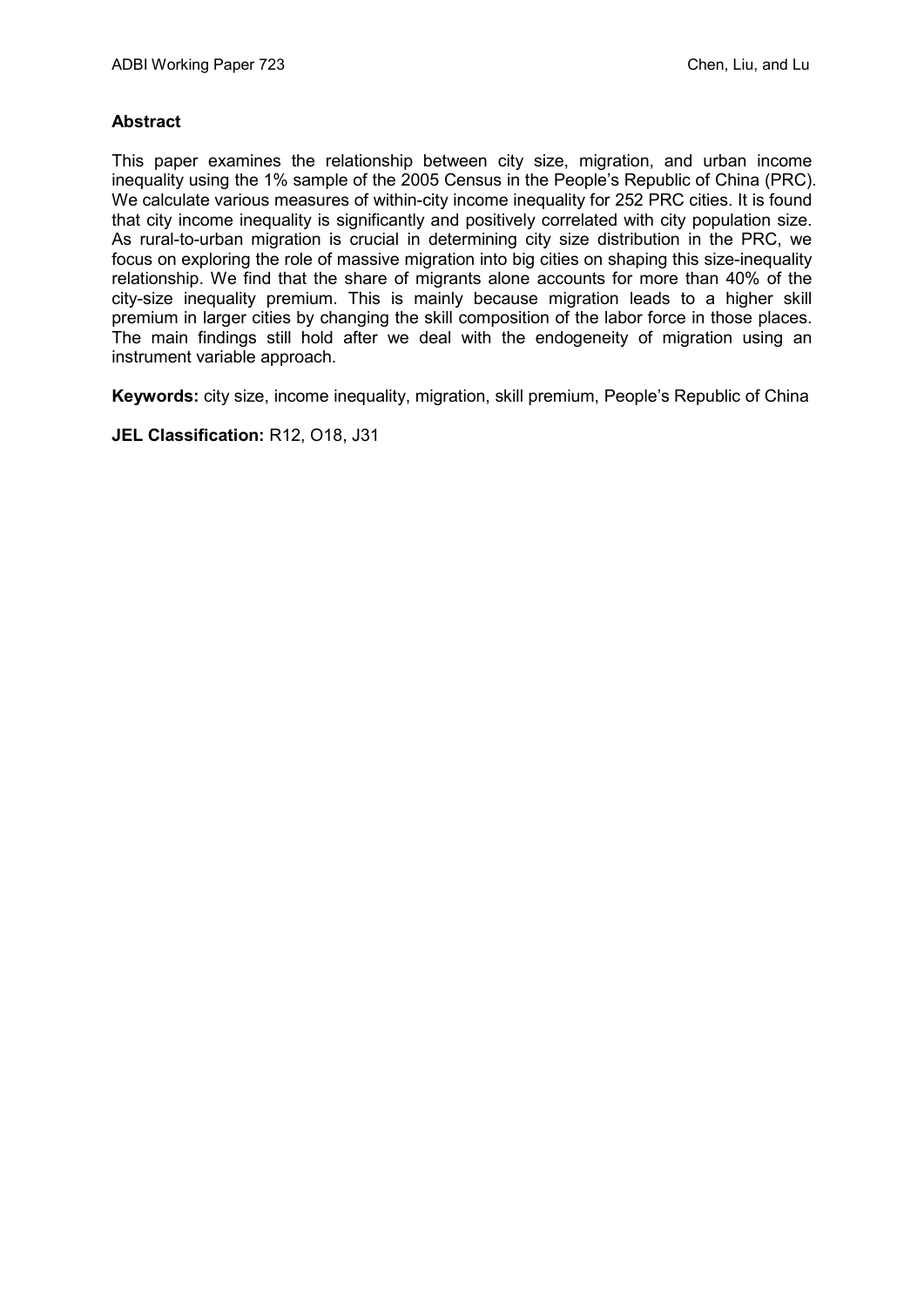## **Contents**

| 1. |                   |                                                              |  |
|----|-------------------|--------------------------------------------------------------|--|
| 2. |                   |                                                              |  |
| 3. |                   |                                                              |  |
|    | 3.1<br>3.2        |                                                              |  |
| 4. |                   |                                                              |  |
|    | 4.1<br>4.2        |                                                              |  |
| 5. |                   | MORE DISCUSSIONS ON THE ROLE OF MIGRANTS                     |  |
|    | 5.1<br>5.2<br>5.3 | Less-educated Migrants Have Changed the Education Premium 19 |  |
| 6. |                   |                                                              |  |
|    |                   |                                                              |  |
|    |                   |                                                              |  |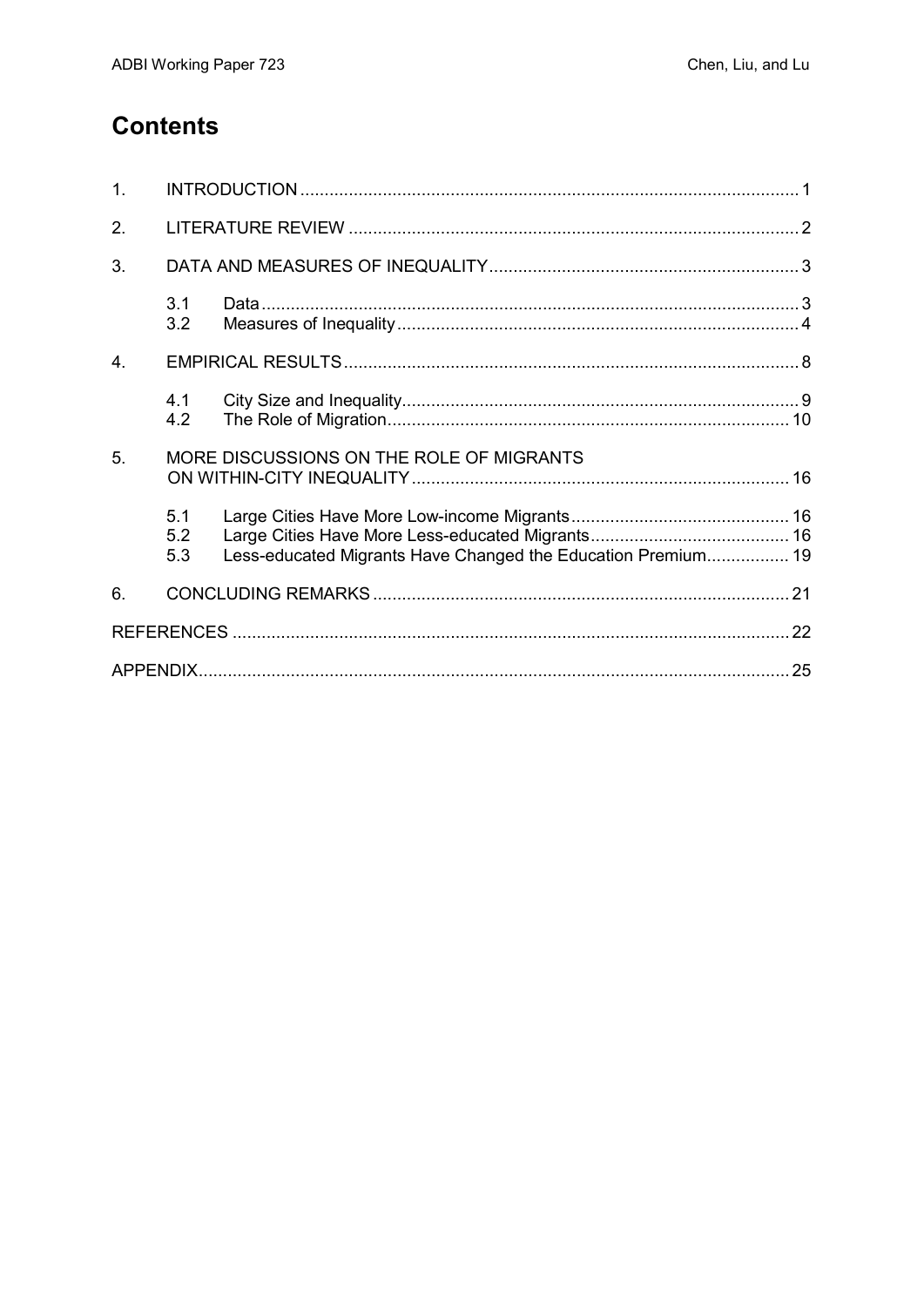# <span id="page-4-0"></span>**1. INTRODUCTION**

In 2011, 52.1% of the world's population was living in cities (United Nations, Department of Economic and Social Affairs, Population Division, 2012), and this number is still rising rapidly. As economies develop, economic activities generally become more concentrated in leading areas around large cities (World Bank, 2009). At the same time, inequality has increased over the past decades, both in developing and developed countries (Goldberg and Pavcnik 2007). Recently, several studies about the US have linked inequality to city size, finding that larger cities tend to have higher inequality (Baum-Snow and Pavan, 2013; Glaeser, Resseger, and Tobio 2009; Long et al. 1977). This immediately raises the question of whether this observation holds true in other countries. Additionally, could increased urbanization explain the trends in inequality noted above?

The People's Republic of China (PRC) is experiencing both rapid urbanization and rising inequality. The urbanization rate reached 54.77% by the end of 2014 (National Bureau of Statistics 2015), growing at an annual rate of 1.3 percentage points over the recent decade.<sup>[1](#page-4-1)</sup> However, most PRC cities are still growing to gain greater productivity. Both the number of big cities with populations over 1 million and the proportion of the population living in big cities are lower than the world's average (Henderson 2007; Wang 2010; Chauvin et al. 2016). Most economists expect that PRC cities will become larger in the coming decades (Au and Henderson 2006a, 2006b; Henderson 2007; Lu 2013). If there is a connection between city size and inequality, then income inequality can be expected to grow over time. At the beginning of economic reform in the early 1980s, the Gini coefficient was less than 0.3 (Wan, Ye, and Zhuang 2012). The Gini coefficient stood at 0.474 in [2](#page-4-2)012, receding from a local peak of 0.49 in 2009.<sup>2</sup> Urban inequality, a major portion of overall inequality, has also kept rising over the past three decades (Ravallion and Chen 2007; Lin et al. 2010). The proportion of urban inequality that accounted for within-city inequality increased from 74% in 1992 to more than 81% in 2009. $3$  However, there is no literature we are aware of that examines the drivers of within-city inequality in the PRC. We believe that city characteristics such as city size and the share of migrants in the PRC are important in this regard. In particular, if economic policies promote urbanization, and if the positive city size-inequality relationship holds in the PRC as in the US, analyzing within-city inequality becomes very relevant. Moreover, whether people feel happy is also a function of within-city income comparisons (Jiang, Lu, and Sato 2012).

To study this issue, we first constructed various within-city inequality measures for 252 PRC cities in 2005 and related them to city size. Consistent with the literature using US data (Baum-Snow and Pavan 2013; Glaeser, Resseger, and Tobio 2009; Long et al. 1977), city inequality is significantly and positively correlated with city size in the PRC within provinces. However, as opposed to Baum-Snow and Pavan (2013), who found that this correlation was due to higher within-skill group inequality in the US, the size-inequality correlation in the PRC is mainly due to higher skill premiums in larger cities. In fact, there is no significant correlation between residual inequality and

-

<span id="page-4-1"></span> $1$  Computed by the authors based on the data from National Bureau of Statistics (NBS).

<span id="page-4-2"></span> $2$  On 18 January 2013, the NBS publicly released data on the PRC's income inequality. According to the report, from 2003 to 2012, the Gini coefficient was 0.479, 0.473, 0.485, 0.487, 0.484, 0.491, 0.490, 0.481, 0.477, and 0.474. See the report at http://news.qq.com/a/20130118/001100.htm.

<span id="page-4-3"></span><sup>&</sup>lt;sup>3</sup> The numbers were calculated using data from the Urban Household Surveys from 1992 and 2009, respectively, by a simple decomposition of the Theil Index into a within-city component and a betweencity component.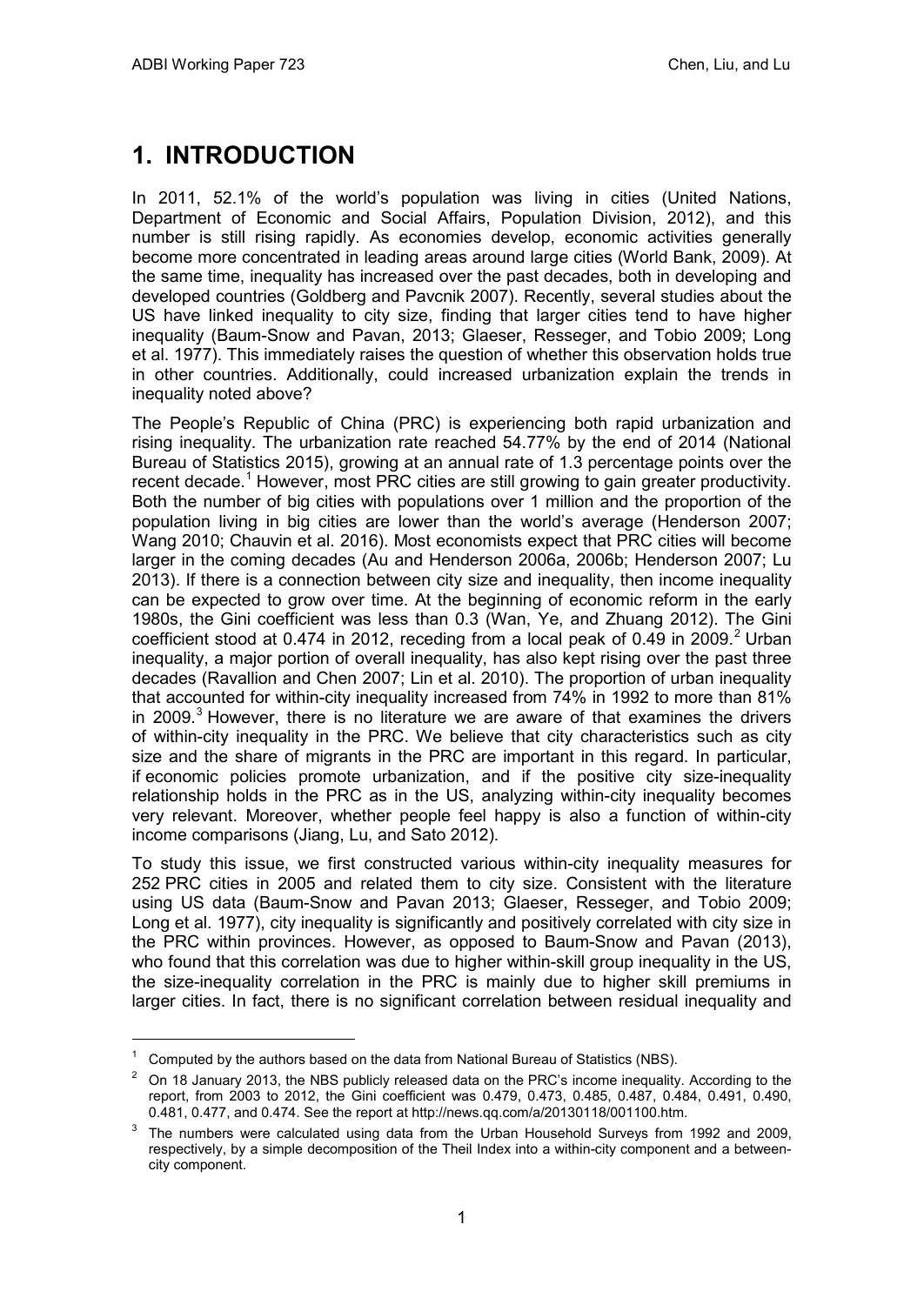city size in the PRC. This implies that, in contrast to the story of sorting by within-skill group abilities in the US (Davis and Dingel 2012), the size-inequality relationship in the PRC is mainly due to observable skill composition. Moreover, we find that city size is positively correlated with the 90–50 percentile gap, but negatively correlated with the 50–10 percentile gap, which is the opposite of the case in the US.

Massive and unprecedented rural-urban migration into big cities can help explain the above features of the size-inequality relationship in the PRC. The share of migrants alone accounts for more than 40% of the city-size inequality premium. Even after controlling for other potential factors that could affect urban inequality and applying an instrumented variables approach to correct the potential bias due to endogenous migration flows, the share of migration still has a very significant impact on overall inequality. Further investigation into the college premium and high school premium shows that migration mainly affects overall inequality through its impacts on skill premiums. Migration accounts for more than 50% of the city-size premium for the college premium and around 30% of that for the high school premium.

Our explanation for these results is straightforward. Rural migrants are relatively less educated than local urban residents, and the average education gap between migrants and local residents increases with city size. In other words, bigger cities attracted a larger share of more uneducated workers, which increased the relative supply of unskilled workers. This would naturally lead to a higher return on skills in bigger cities, either due to skill complementarity or externalities, or both (Eeckhout et al. 2014; Combes, Démurger, and Li 2015). Finally, migration can also help explain why the upper percentile gap increases, but the lower percentile gap decreases with city size in the PRC through the above composition effects.

Our paper is organized as follows: Section 2 is a literature review; section 3 discusses data and measures of inequality; section 4 shows our empirical results; section 5 presents a mechanism analysis; the final section concludes.

# <span id="page-5-0"></span>**2. LITERATURE REVIEW**

The relationship between income inequality and city size has become a new topic in both inequality and urban studies. Our paper is most closely related to the recent research by Baum-Snow and Pavan (2013). They investigated the relationship between city size and income inequality using US data from 1979 to 2004, documenting a positive relationship between city size and wage inequality over recent decades and finding that within-group inequality in larger cities is the most important force driving this relationship. While their main focus was the contribution of city-size premiums to the nationwide increase in inequality over time, we focused our efforts on examining the cross-sectional relationship between city size and inequality using PRC data. Moreover, we emphasized the role played by rural-to-urban migration in the PRC in shaping the city-size premium, which differs from the US where urbanization has not changed significantly in recent decades.

Glaeser, Resseger, and Tobio (2009) explored the determinants of the variation in the degree of inequality across cities in the US. They found that inequality in skills can explain about one-third of the variation in urban inequality, but left the mechanism as an open question. Our paper investigates why bigger cities are more unequal in the PRC by exploring city size, migration and city inequality. In particular, our focus on rural-to-urban migration can lead to policy implications for where and how to conduct income redistribution and how to equalize welfare through public service provision in a developing country like the PRC.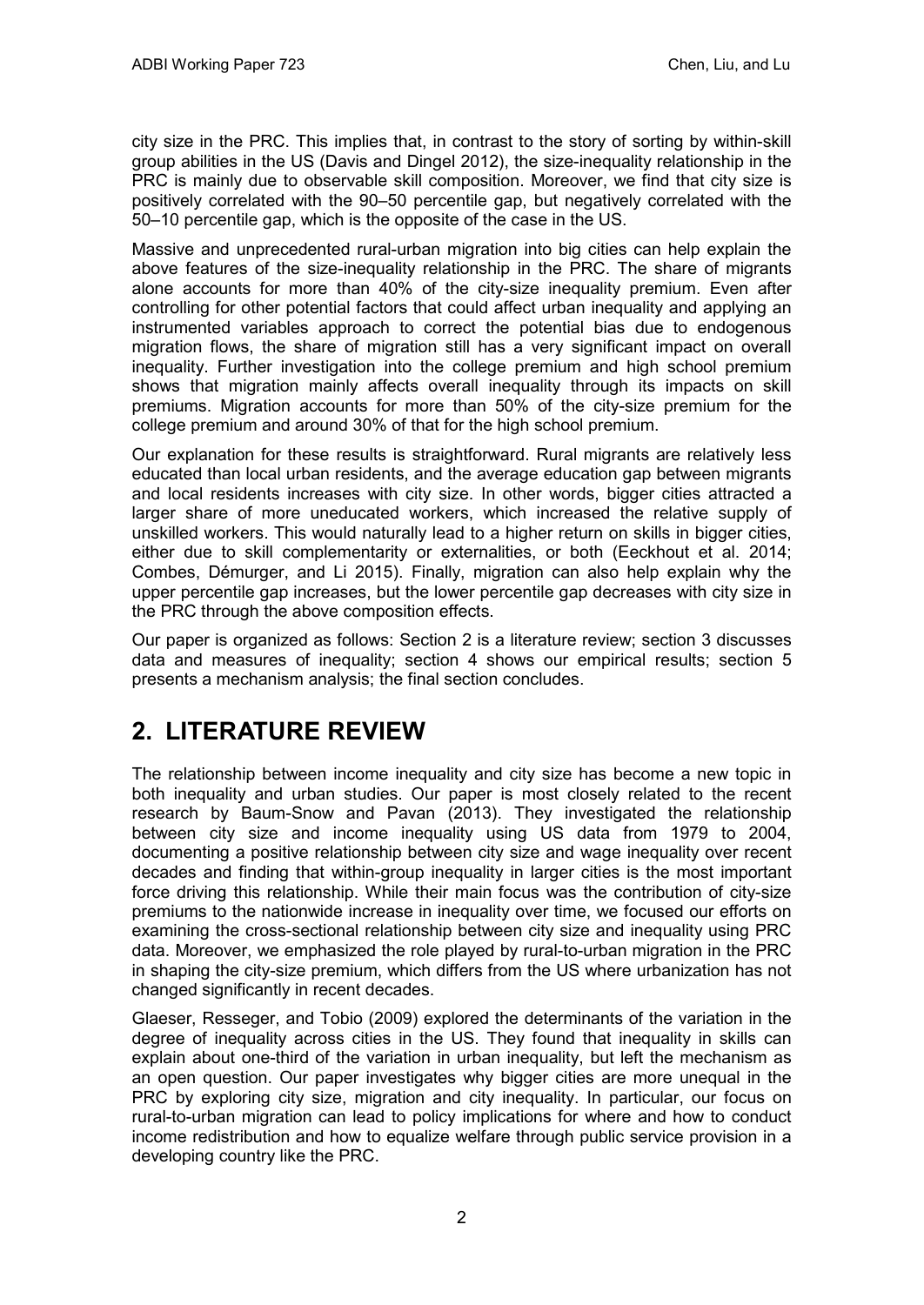Our paper is also inspired by research on migration, especially the impact of immigration on wages or wage disparities. As summarized by Card (2007), immigrants have a very small impact on native wages and inequality in the US due to imperfect substitution between immigrants and natives (also see Ottaviano and Peri 2008, 2012; Dustmann, Frattini, and Preston 2013), but clearly positive effect on overall inequality due to composition effect.

Related research on the PRC is less abundant, but largely found no negative impact of migration on native wages (Meng and Zhang 2010; Combes, Démurger, and Li 2015). Different from these papers, we emphasize how migration actually helps explain withincity inequality and city-size inequality premium.

The study of the inequality-city size relationship has also opened a new angle to further understand recent global trends in within-country inequality. Lemieux (2006) and Autor, Katz, and Kearney (2008) showed that there has been a sharp rise in US wage inequality since 1979. Han, Liu, and Zhang (2012) found that wage inequality has been also increasing in the PRC from 1989 to 2008. Yang (2005) explained why the return to education has increased during this economic transition in the PRC. Cai, Chen, and Zhou (2010) studied urban income inequality at the aggregate level from 1992 to 2003. They decomposed overall inequality into between-group inequality and within-group inequality, and found that both types of inequality increased rapidly during this period. However, most of the studies documenting rising inequality have not linked aggregate inequality to the increased concentration of the PRC's population in big cities.

Finally, spatial sorting and skill complementarity may help in understanding the relationship between city size and inequality. Combes, Duranton, and Gobillon (2008) found strong evidence of spatial sorting by skills in France, which is relevant to wage disparity across regions. Eeckhout et al. (2014) analyzed skill distribution in large and small cities based on US data. They found a higher proportion of high-skilled and low-skilled labor in big cities, and a lower proportion of medium-skilled labor, indicating that big cities promote skill complementarity. If skill complementarity really exists, this may explain why low-skilled and high-skilled labor co-locates in large cities. Inspired by the idea of skill complementarity, our study examines whether the migration of low-skilled workers into large cities can increase the skill premium, and within-city inequality widens as a consequence.

## <span id="page-6-0"></span>**3. DATA AND MEASURES OF INEQUALITY**

## <span id="page-6-1"></span>**3.1 Data**

 $\overline{a}$ 

Our data come from the PRC's 2005 population survey conducted by the National Bureau of Statistics (NBS), which is the largest PRC dataset available with individual income information. The survey is nationally representative, with the respondents randomly selected from each of the PRC's 2,861 counties using a three-stage cluster sampling method (Zhang et al. 2005). Our sample is a subset of the original survey, which contains over 2,500,000 observations randomly drawn from the NBS dataset.

In 2005, the PRC still adopted the very restrictive *hukou* or household registration system, under which each person obtains an identity according to his/her parents' *hukou* identity. [4](#page-6-2) The *hukou* system separates people into two groups: those with an urban *hukou* identity and those with a rural *hukou* identity. Only people with rural *hukou*

<span id="page-6-2"></span><sup>4</sup> Please refer to Liu (2005), Chan and Buckingh (2008), Chan (2009), and Lu et al. (2013) for an introduction to both the history and the reform of the *hukou* system.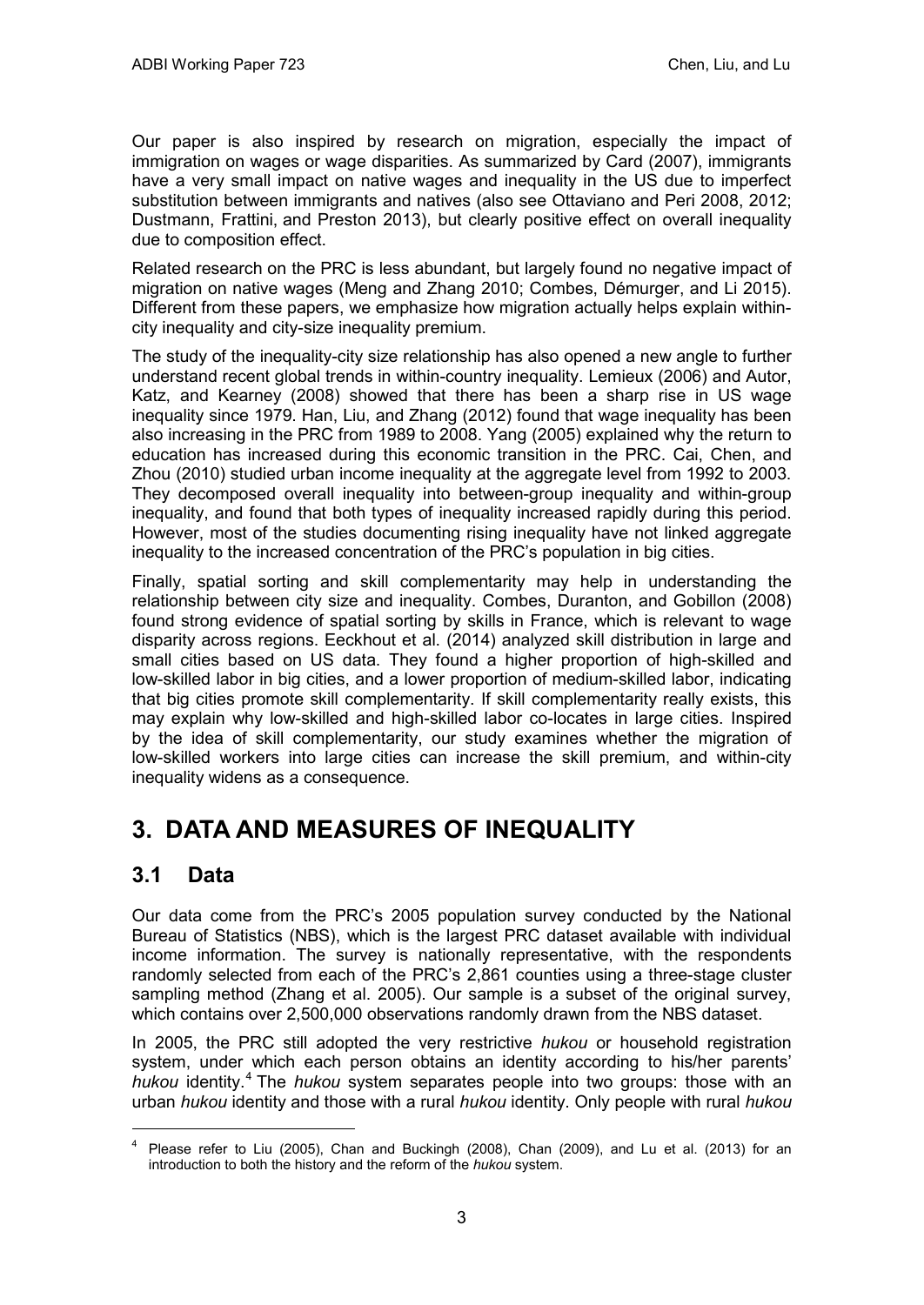are assigned farmland. For local people with rural *hukou*, it is more likely that they work on farmland since they live nearby. Since our main interest is urban inequality, we have excluded local people with rural *hukou* when calculating inequality measures. However, rural-to-urban migrant workers usually work in urban areas since they have been separated from their farmland. In this paper, all of our measures of inequality are calculated using information on individuals with urban *hukou* or rural migrants to cities. [5](#page-7-1) A worker is identified as a migrant if he/she had a rural *hukou*, his/her registration prefecture city was not where he/she lived, and he/she had stayed there for no less than six months. $<sup>6</sup>$  $<sup>6</sup>$  $<sup>6</sup>$ </sup>

In this study, we use prefecture cities in 2005 as our geographic units and the Gini coefficient as the main measure of inequality. Throughout, our focus is on male and female residents older than 18 and younger than  $53<sup>7</sup>$  $53<sup>7</sup>$  $53<sup>7</sup>$  Also, we only consider persons who were employed when interviewed. Only Han residents, who account for 90% of the sample, are included in the analysis. Moreover, in order to make our inequality measure more precise, we have dropped cities with sampled sizes lower than 800. The number of observations dropped account for less than 2% of the total sample size. This leaves 252 cities in our sample. Very small cities have been excluded from the sample such that only cities with a total local population equal to or above 190,000 are included.

## <span id="page-7-0"></span>**3.2 Measures of Inequality**

-

Our income measure is calculated using monthly income divided by weekly working hours. This is the best feasible measure since neither weekly income nor monthly working hours are available. This measure is a good proxy for the hourly wage, the focus in most of the literature on inequality (Lemieux 2006; Card 2007; Baum-Snow and Pavan 2013) if all workers worked for the same number of hours every week, or if it was the average of weekly work hours reported.

We use the Gini coefficient as our main measure of inequality in order to facilitate the comparison to the rest of the literature. The Gini coefficient is defined as  $1 - \frac{1}{\bar{y}} \int_{y} (1 - F(y))^2 dy$ , where  $F(y)$  is the share of the population with income levels less than y, and  $\bar{y}$  is the average income. This measure can be interpreted as the area between the 45 degree line and the Lorenz curve divided by the triangle below the 45 degree line. It is invariant with respect to scale, which means that it would not change with a proportional increase in income for everyone or a change in population. An alternative measure that is also commonly used is the Theil index. The Theil index is defined as  $T = \frac{1}{N_y} \sum_{i=1}^{N} y_i \ln \left( \frac{y_i}{y} \right)$ , where  $\bar{y}$  is the mean income in the sample, y<sup>i</sup> represents the individual's income, and *N* is the number of people in the population. Another measure of inequality is the coefficient of variation,  $\frac{1}{\bar{y}}\sqrt{\int_{y}(y-\bar{y})^{2}\mathrm{d}F(y)}$ . These

<span id="page-7-1"></span>Ideally, we would like to focus on people who live in the central urban areas, but not affiliated counties. However, it is impossible to identify those people. By considering only people with urban identities and rural migrants, this problem can be minimized. Using the information from the Urban Household Surveys, we can show that the number of urban people living in the central urban area is highly correlated with the whole urban population, with correlation coefficient equal to 0.96 in 2005.

<span id="page-7-2"></span> $6$  The new migrants who moved into the city for less than six months accounts for about 10% of all migrants. Our results would still hold if we include them in our analysis.

<span id="page-7-3"></span><sup>7</sup> These age cutoffs are chosen to be as close as to those in Baum-Snow and Pavan (2013). It can be shown that our results are not affected by these age cutoffs.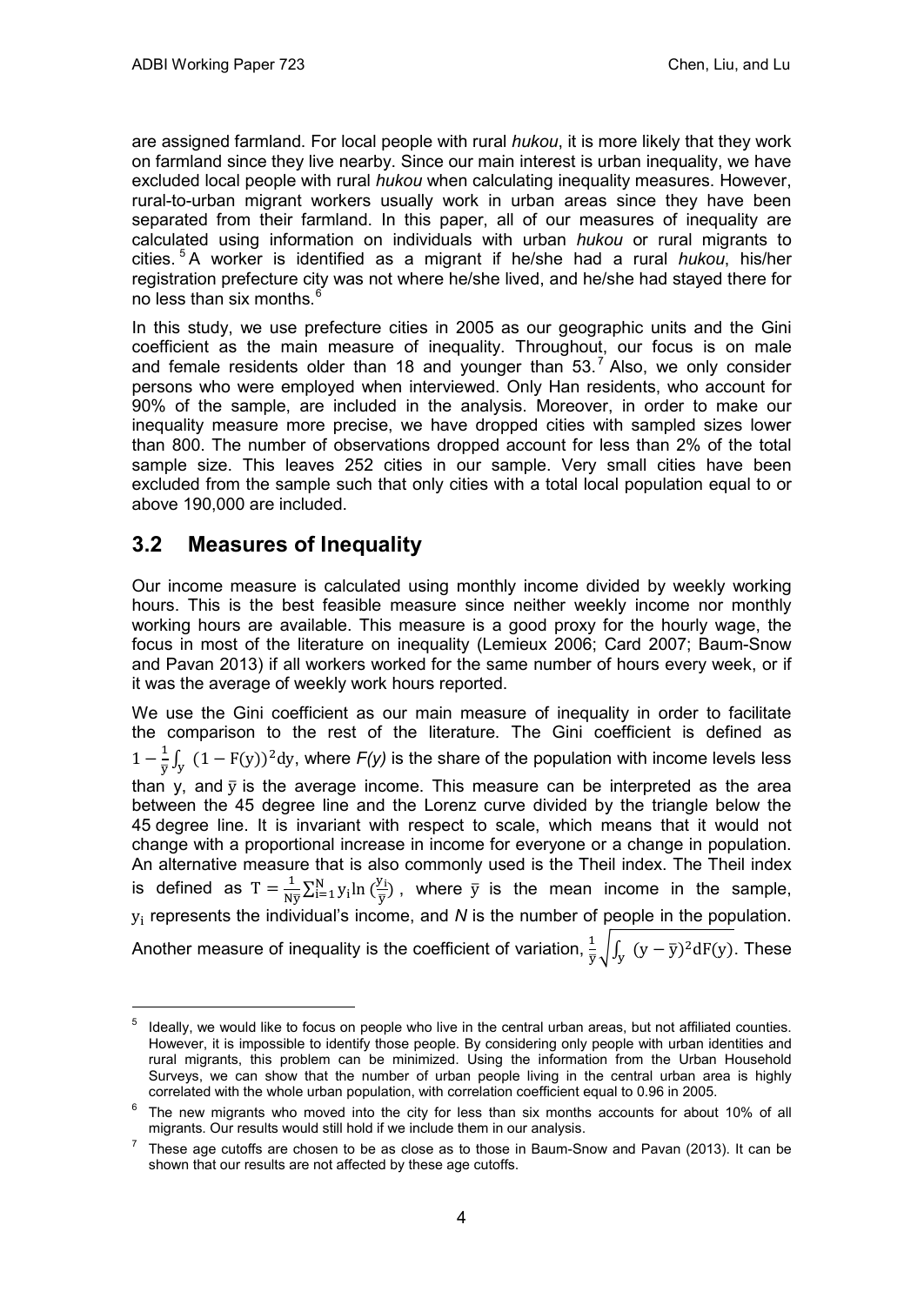two measures are also both invariant to a proportional change in income for everyone or a change in population size.

We calculate all of these measures of inequality and have listed the coefficient of correlation between each pair in Table 1. In addition, we also calculate inequality measures using information on male workers only. It can be seen from Table 1 that all of these inequality measures are fairly highly correlated. For example, the correlation coefficient between the Gini coefficient and the Theil index is 0.92. The correlation coefficient between the coefficient of variation and the Theil index is 0.88. In our analysis, we will use the Theil Index and the Gini coefficient as robustness checks to make sure that our main results do not depend on a specific measure. In general, these different measures give us very similar pictures of urban inequalities in the PRC.

|                            |             |                    | Coeff. of | <b>Residual</b>   |
|----------------------------|-------------|--------------------|-----------|-------------------|
|                            | Gini Coeff. | <b>Theil Index</b> | Variation | <b>Inequality</b> |
| Gini Coeff.                | 1.00        |                    |           |                   |
| Theil Index                | 0.92        | 1.00               |           |                   |
| Coeff. of Variation        | 0.69        | 0.88               | 1.00      |                   |
| <b>Residual Inequality</b> | 0.73        | 0.70               | 0.57      | 1.00              |
| gini Coeff._male           | 0.94        | 0.92               | 0.74      | 0.68              |
| Theil Index _male          | 0.83        | 0.95               | 0.92      | 0.63              |
| Ln(pop)                    | 0.44        | 0.44               | 0.38      | 0.21              |
| Ratio of Migrants          | 0.55        | 0.58               | 0.44      | 0.27              |
|                            |             |                    |           |                   |
|                            | Gini        | <b>Theil Index</b> |           | <b>Ratio of</b>   |
|                            | Coeff._male | male               | Ln(pop)   | <b>Migrants</b>   |
| Gini Coeff.                |             |                    |           |                   |
| Theil Index                |             |                    |           |                   |
| Coeff. of Variation        |             |                    |           |                   |
| <b>Residual Inequality</b> |             |                    |           |                   |
| gini Coeff._male           | 1.00        |                    |           |                   |
| Theil Index _male          | 0.91        | 1.00               |           |                   |
| Ln(pop)                    | 0.52        | 0.47               | 1.00      |                   |

#### **Table 1: Correlations between City Income Inequality Measures**

Notes: This table reports the coefficients of correlation between various measures of city-level income inequality. All inequality measures were calculated using the information of income for working people with urban *hukou* or rural immigrants from 2005 mini census. The Gini Coeff. male and Theil Index male were calculated with male workers only. Refer to the text for detailed information on how residual inequality is calculated. Ln(pop) is a proxy for the log of total city population with urban *hukou* or rural immigrants, recovered from the sample.

In 2005, the city-level Gini coefficient ranged from 0.23 to 0.48 (see Table A.1 in the appendix). Guangdong province had the most unequal cities with Shenzhen's Gini coefficient equal to 0.48 and Guangzhou's Gini coefficient equal to 0.42. Beijing and Shanghai were the sixth and seventh most unequal cities in terms of the Gini coefficient. Shaanxi province had the most equal cities. Four out of the five most equal cities were in Shaanxi. In general, cities in the eastern coastal areas were most unequal, and those in the north or west were relatively more equal. This pattern is consistent with a positive correlation between inequality and average income, with a coefficient of correlation equal to 0.26.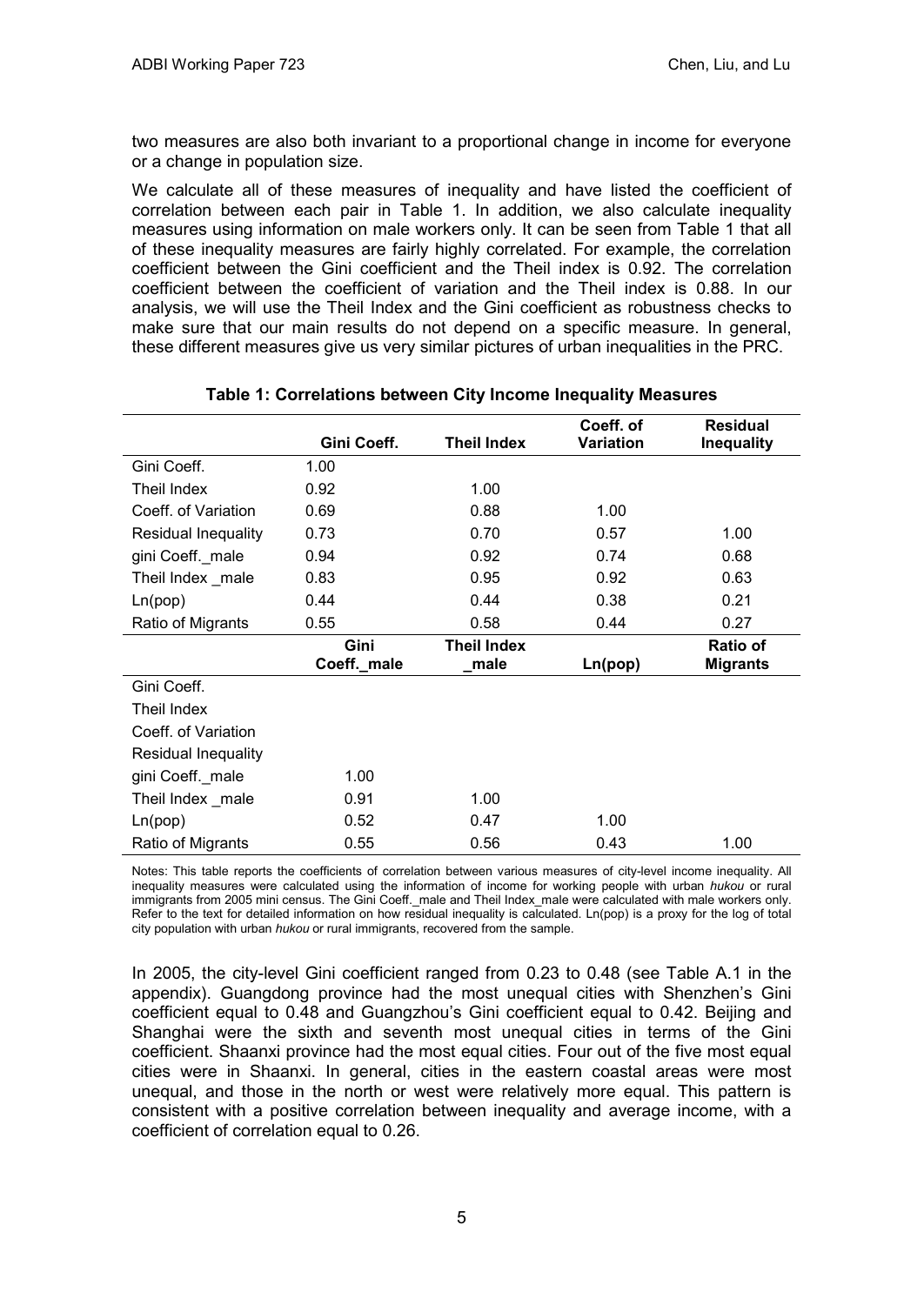$\ddot{\phantom{a}}$ 

Overall inequality can be decomposed into two components: between-group inequality and within-group. Between-group inequality describes the distribution of income between people with different observable characteristics such as education, age, or gender, while within-group inequality describes the income distribution for people within categories of observable characteristics. Residual income inequality is commonly used as a measure of within-group inequality in the literature. A Mincer regression is typically employed to calculate residual inequality. To estimate our measures of within-group inequality, we separated people into 12 age groups and five education groups. Using these groups, we formed 60 age-education skill groups using age and education bins. Residual wage inequality was calculated from the residuals of a regression of log wages on a set of dummies identifying each of these 60 groups.  $8$  The Mincer regression was run for each city, while city-level residual wage inequality was measured by the Gini coefficient of the exponential of the residuals for all workers within each city.<sup>[9](#page-9-1)</sup>

We considered two measures of between-group inequality: the college premium and the high school premium. The college premium was measured using the difference between the average log of wages for people with at least some college education and the average for all other education levels. Similarly, the high school premium is measured using the difference between the average log of wages for people with at least some high school education and the average for all other education levels. It should be noticed that a high school premium is not the return to high school education. It is the weighted average of returns to high school and college education. Both of these measures are recovered from the census based on the income measure described above.

Two measures of city size are adopted in this paper. The first is the number of residents with local urban *hukou* in the central city which comes from the PRC's City Statistical Yearbooks.<sup>[10](#page-9-2)</sup> The main issue with using this measure is that it does not consider rural migrants without local urban *hukou* but living and working in the city areas. Therefore, for the main analysis, we used the sampled size of the sum of individuals with local urban *hukou* or rural migrants in the census as a measure for city size. This is a better measure of city size in the sense that it includes migrants, and the main portion of migrants live in the central urban areas. Since the census is a random sample of the whole population, we can use it as a proxy for the total population in the urban areas.

<span id="page-9-0"></span>We controlled for skills here so our results are comparable to Baum-Snow and Pavan (2013).

<span id="page-9-1"></span>We also tried running one Mincer regression for the whole sample, and calculated the residual inequality for each city using residuals from this common regression. The results were similar. In addition, we also tried alternative measures like the variance or the Theil index of residuals. The results were also similar.

<span id="page-9-2"></span> $10$  There were 227 cities left when merging census data with city data, as population size is missing for some small cities. The cities with missing population size data are not "real cities" in an economic sense, as their population sizes are too small. Instead, they are administrative units, which are named as *Zizhizhou* or *Meng,* rather than cities in local terminology. Based on the 2005 census data, the average sample size of the cities with a missing population size is 389, while the average sample size of the cities with a non-missing population size is 1,299.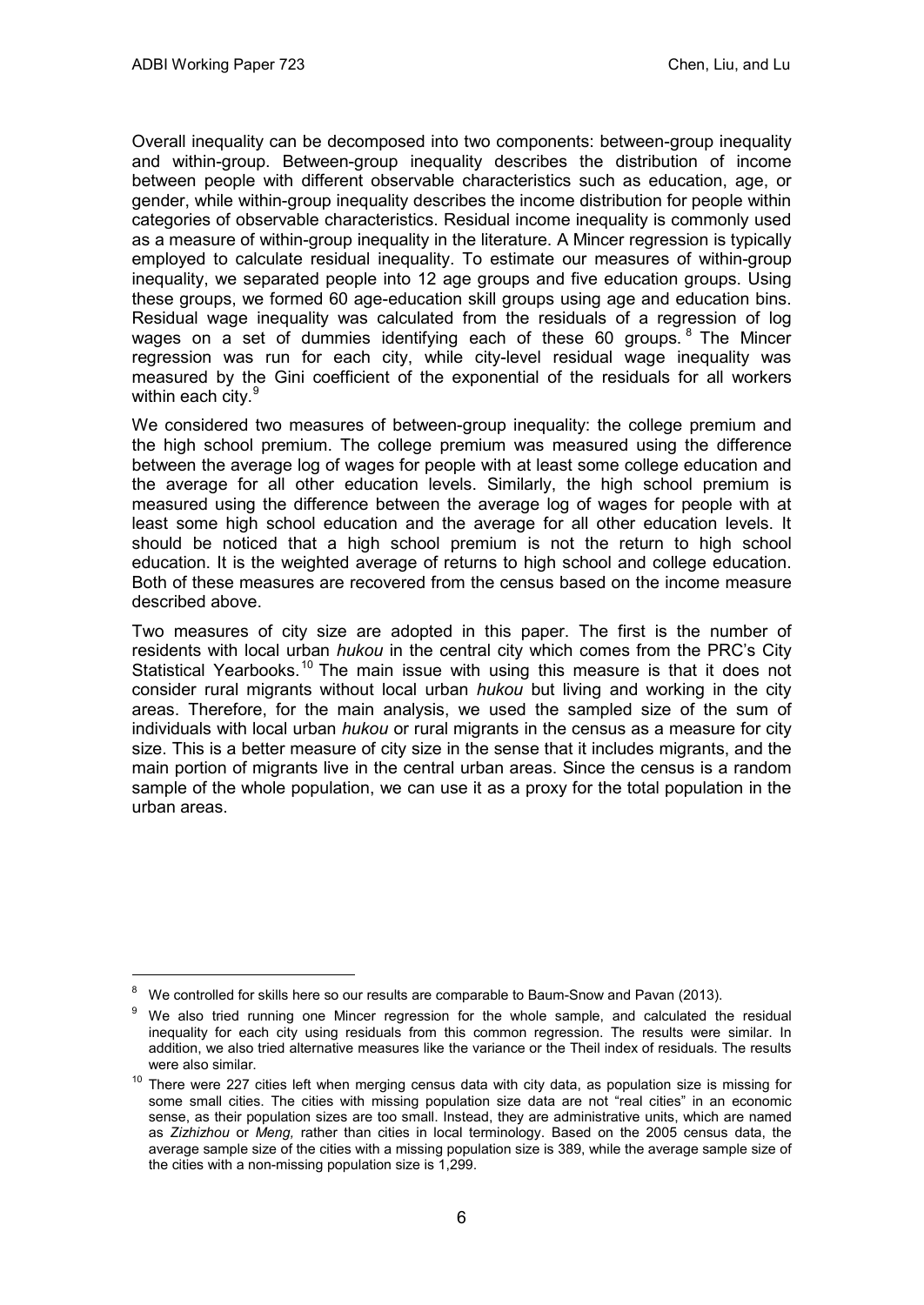

Notes: The horizontal axis represents the log of city population and the vertical axis is the Gini coefficient income for people with urban *hukou* and rural migrants within each city.



**Figure 2: Gini Coefficient and Ratio of Migrants**

Notes: The horizontal axis represents the ratio of migrants in city population and the vertical axis is the Gini coefficient income for people with urban *hukou* and rural migrants within each city. Please refer to the text for detailed information.

Figure 1 shows a scatter plot for the relationship between city size and overall inequality. It shows a clear positive correlation between the Gini coefficient and city size with the coefficient of correlation of 0.44 (see Table 1), which is much stronger than the result for US cities in 2000 (Glaeser, Resseger, and Tobio 2009). This positive correlation is also seen in Table 2, which shows the average Gini coefficient for these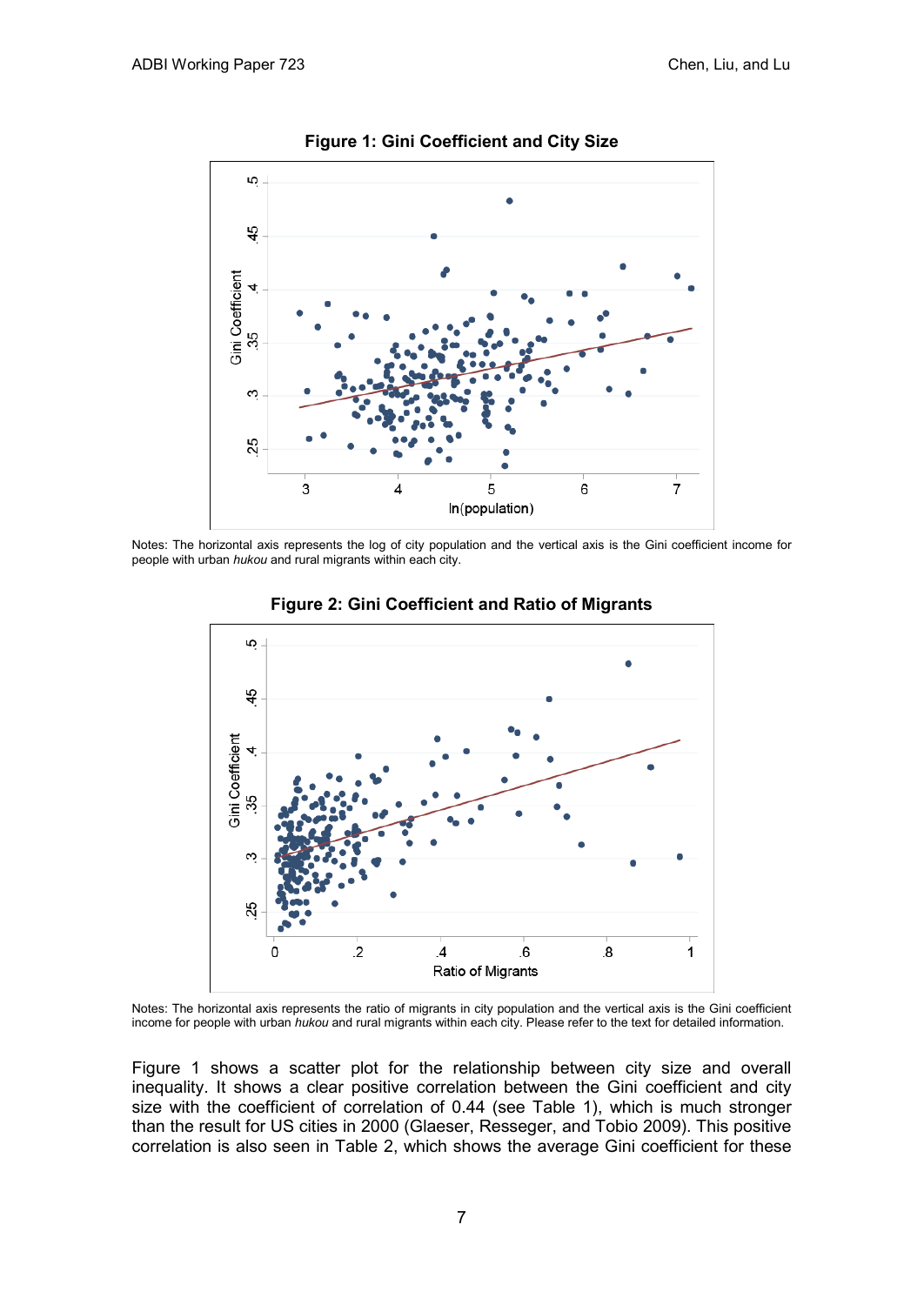size groups of cities. We separate cities equally into three groups according to population size and calculate the average inequality for each group. The standard deviations are reported in the parenthesis below. It can be seen that the average Gini coefficient for large cities is about 10% higher than that for small cities.<sup>[11](#page-11-1)</sup> Figure 2 shows that there is also a positive correlation between the city-level Gini coefficients and the share of migrants. The coefficient of correlation is 0.55 (see Table 1) higher than that with city size.

|                      | <b>Small</b> | <b>Middle</b> | Large   |
|----------------------|--------------|---------------|---------|
| Gini coefficient     | .3027        | .3154         | .3374   |
|                      | (.0331)      | (.0368)       | (.0426) |
| Theil index          | .1595        | .1748         | .2080   |
|                      | (.0402)      | (.0536)       | (.0643) |
| 90-10 percentile gap | 1.4695       | 1.4930        | 1.5313  |
|                      | (.1641)      | (.1655)       | (.2042) |
| 90-50 percentile gap | .6036        | .6762         | .7854   |
|                      | (.1464)      | (.1478)       | (.1866) |
| 50-10 percentile gap | .8659        | .8168         | .7460   |
|                      | (.1681)      | (.1432)       | (.1423) |
| Residual inequality  | .2839        | .2908         | .2934   |
|                      | (.0246)      | (.0272)       | (.0243) |
| College premium      | .5060        | .5407         | .6476   |
|                      | (.1454)      | (.1560)       | (.1983) |
| High school premium  | .4609        | .4374         | .5052   |
|                      | (.1439)      | (.1117)       | (.1431) |
| Ratio of Migrants    | .1197        | .1100         | .2654   |
|                      | (.1365)      | (.1175)       | (.2349) |

| Table 2: Average Income Inequality by City Size |  |  |  |
|-------------------------------------------------|--|--|--|
|-------------------------------------------------|--|--|--|

Note: This table reports the average of each measure of inequality for small cities, middle cities and big size cities. Standard deviations are reported in parentheses. Cities are equally distributed into each group by population size. Percentile gaps were measured using the difference in percentiles of log (income).

## <span id="page-11-0"></span>**4. EMPIRICAL RESULTS**

 $\overline{a}$ 

We now turn to the exploration of the connection between city inequality and city size, and how migration plays an important role. We first establish a robust positive correlation between inequality and city size, and then investigate how the share of migrants affects the inequality-size relationship and discuss the potential mechanisms.

<span id="page-11-1"></span> $11$  An F-test was conducted to test the null hypothesis that means are the same across three groups for each measure. The null hypothesis was rejected at 5% for all measures except for lower percentile gap and residual inequality.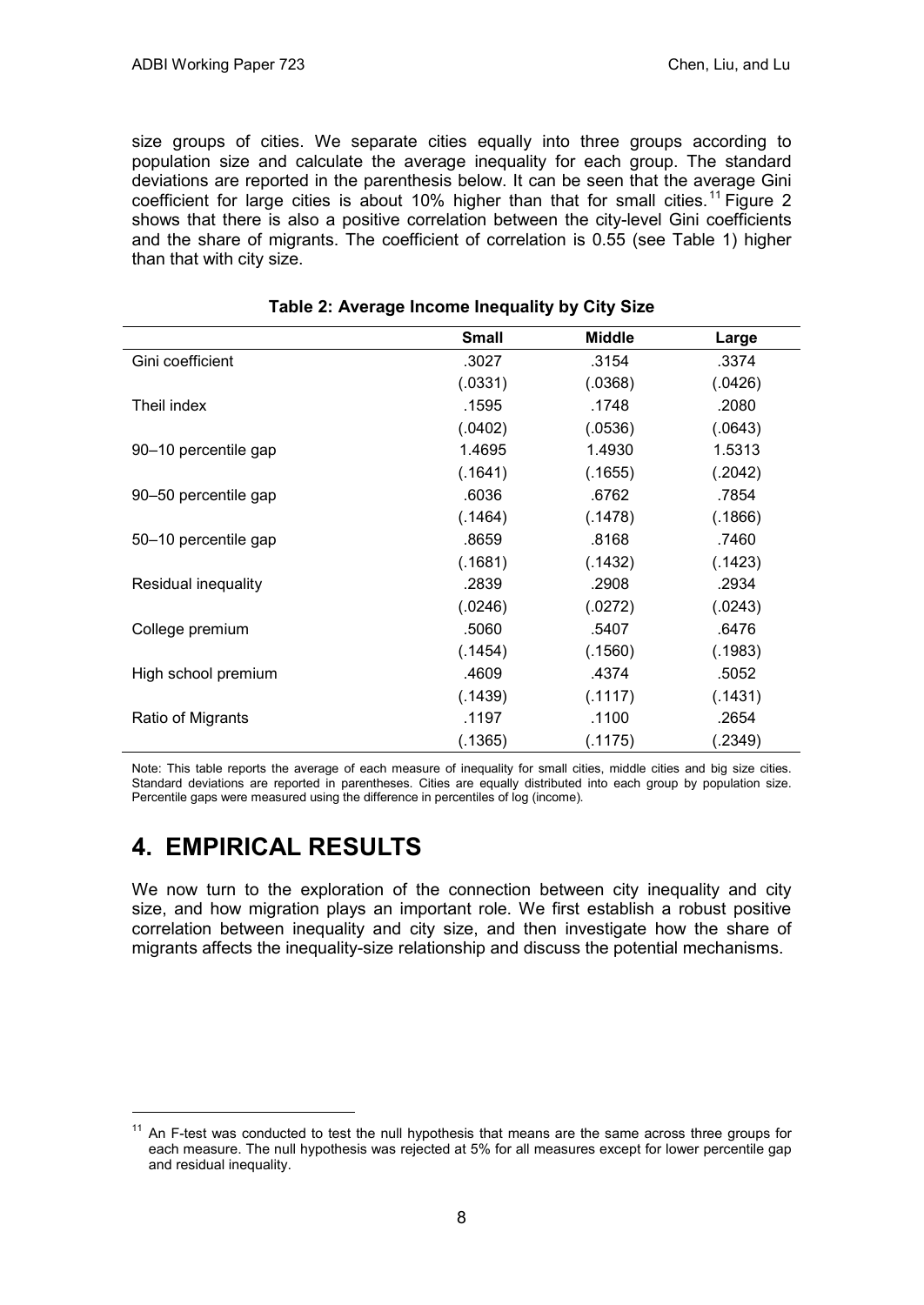$\ddot{\phantom{a}}$ 

## <span id="page-12-0"></span>**4.1 City Size and Inequality**

The equation we estimate is straightforward:

$$
\ln(inequality_i) = \alpha \cdot \ln(city\,\text{size}_i) + \beta \cdot \text{share of migrants}_i + X_i'\gamma + \epsilon_i \tag{1}
$$

where inequality<sub>i</sub> is the degree of income inequality in city *i*. We used the Gini coefficient as the main measure of overall inequality and the Theil index, 90–10 percentile gap and the coefficient of variation as alternative measures for robustness checks. In the main analysis, the population in the urban area is used to measure city size.<sup>[12](#page-12-1)</sup> Our focus is β, that is, the effects of migration on inequality after controlling for city size and other observables. Furthermore, we are also interested to see how  $\alpha$ , the city size-inequality premium, changes after controlling for the migration ratio. The vector  $X_i$  includes other city characteristics such as the average wage, education composition and inequality, industry composition, share of employment by state-owned enterprises (SOE), and province dummies.<sup>[13](#page-12-2)</sup>

| Dep. Var.          | (1) Gini        | $(2)$ Gini        | $(3)$ Theil | (4) P90-10 | (5) College<br>Premium |
|--------------------|-----------------|-------------------|-------------|------------|------------------------|
| Ln(pop)            | $0.024***$      | $0.028***$        | $0.037***$  | $0.098***$ | $0.093***$             |
|                    | [0.004]         | [0.006]           | [0.009]     | [0.030]    | [0.027]                |
| $_{\rm cons}$      | $0.137***$      | $0.119*$          | $-0.087$    | $0.764**$  | $-0.057$               |
|                    | [0.028]         | [0.059]           | [0.093]     | [0.312]    | [0.285]                |
| $R^2$              | 0.20            | 0.54              | 0.49        | 0.39       | 0.65                   |
| <b>Province FE</b> | no              | yes               | yes         | yes        | yes                    |
| N                  | 252             | 252               | 252         | 252        | 252                    |
|                    | (6) High School | (7) Residual      |             |            |                        |
| Dep. Var.          | Premium         | <b>Inequality</b> |             | (8) P90-50 | $(9)$ P50-10           |
| Ln(pop)            | $0.062***$      | 0.009             |             | $0.125***$ | $-0.027*$              |
|                    | [0.017]         | [0.006]           |             | [0.028]    | [0.016]                |
| cons               | 0.158           | $0.222***$        |             | $-0.406$   | $1.170***$             |
|                    | [0.172]         | [0.035]           |             | [0.293]    | [0.165]                |
| $R^2$              | 0.51            | 0.22              |             | 0.59       | 0.53                   |
| <b>Province FE</b> | yes             | yes               |             | yes        | yes                    |
| N                  | 252             | 252               |             | 252        | 252                    |

#### **Table 3: City Size and Income Inequality**

Notes: "gini" is within-city gini coefficient; "theil" is Theil Index; "p90–10", "p90–50" and "p50–10" are percentile gaps. Please refer to the text for information on how to calculate skill premiums and residual inequality.

<span id="page-12-1"></span> $12$  Gross domestic product can be another measure of city size, but suffers more from endogeneity problem. Also, we are more interested in the effects of city expanding on inequality.

<span id="page-12-2"></span><sup>&</sup>lt;sup>13</sup> We also tried to control for other variables, such as Han ratio, foreign investment, and government expenditure on education. None of these variables have a significant impact on inequality after controlling for average income. This is probably because these variables are highly correlated with average income.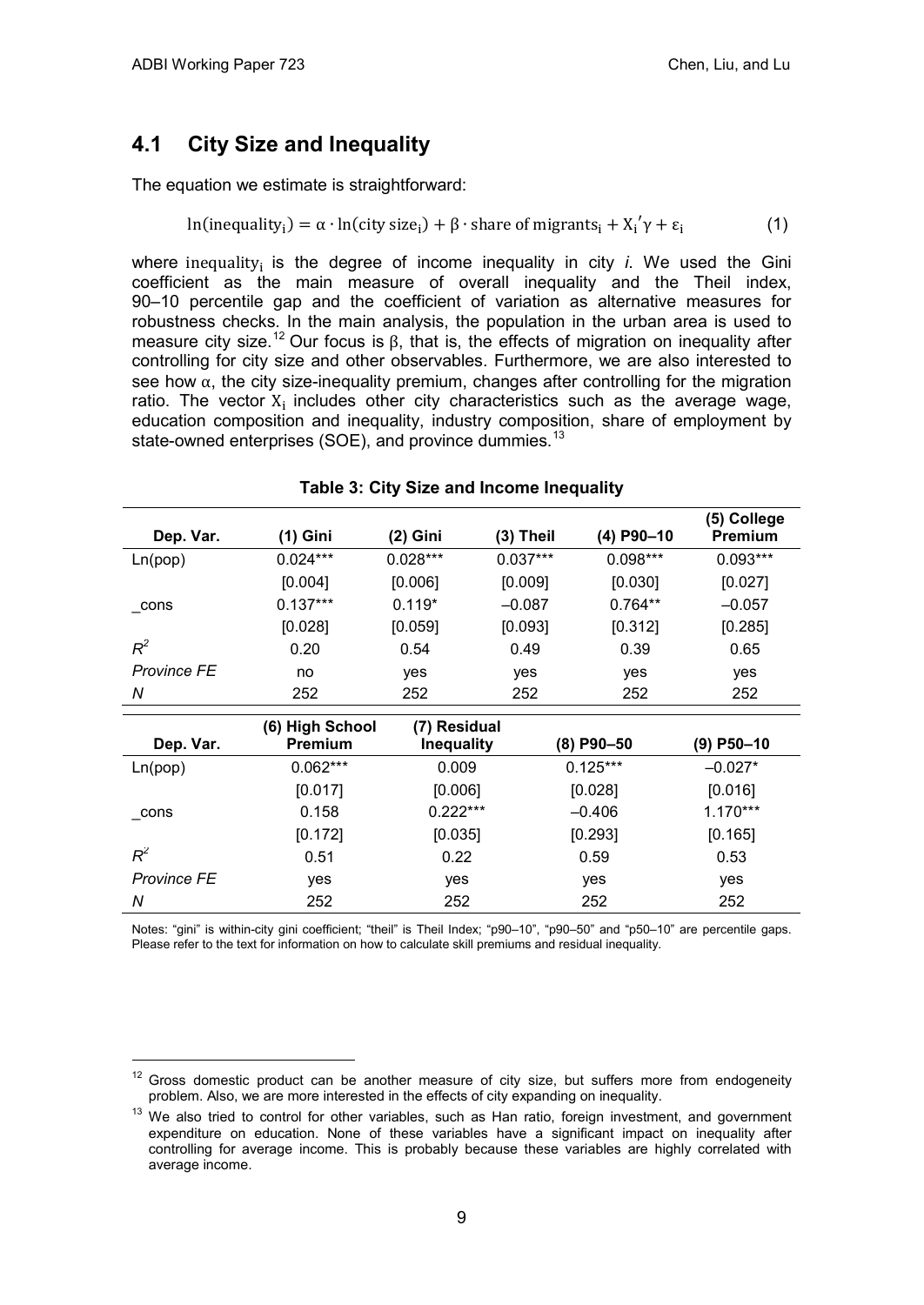Table 3 reports the unconditional correlation between each measure of inequality and city size, which can be used as a reference for later analysis. The positive correlation between inequality and city size is shown by the results in columns 1–4 with/without controlling for province-fixed effects. City size alone can explain 20% of the cross-city variation in inequality. Columns 5 and 6 show that the college premium and high school premium are both higher in bigger cities and the correlation with city size is even stronger than that for overall inequality. However, there is no significant correlation between residual inequality and city size in the PRC after controlling for province-fixed effects, as shown in Column 7. This implies that between-group inequality is a key determinant of cross-city variation in inequality. The last two columns show that the upper percentile gap is positively correlated with city size, but not the lower percentile gap.

## <span id="page-13-0"></span>**4.2 The Role of Migration**

 $\overline{a}$ 

In the following analysis, we focus on the role of migration on shaping the above size-inequality relationship in the PRC. The PRC is experiencing rapid urbanization and its urban system is being reshaped by rural-to-urban and interregional migration. As in other countries, the PRC also has an urban system consisting of cities of different sizes. During the pre-reform years, the PRC government controlled interregional migration through the *hukou* system, and intentionally moved people to inland areas to support the development of lagging regions. This made the PRC's spatial distribution of population deviate from the rank-size correlation, namely Zipf's Law. However, since the economic reforms began, especially after the 1990s, the PRC has experienced a drastic rise in urbanization and interregional migration. Large cities have attracted more migrants (Gao, Lu, and Sato 2015). Figure 3 shows that city size and the share of migrants are positively correlated to each other. Thus, the spatial distribution of the PRC population has been shifting closer to the rank-size correlation, following Zipf's Law.<sup>[14](#page-13-1)</sup>

From the simple ordinary least squares (OLS) results reported in Table 4, it can be seen that the city size-inequality relationship still exists after controlling for the migrant ratio (column 2), but the coefficient on city size drops by about 40%. Also, the R-squared increases from 0.20 to 0.33. This implies that migration is indeed closely associated with inequality and the city-size inequality premium. However, we cannot make further inference from this simple regression due to the following two concerns: first, since migration itself is endogenously determined, any omitted variable that affects both migration and inequality could lead to potential upward bias in the estimated coefficient on the migrant share; second, inequality itself could affect migration directions, which would raise the issue of reverse causality. We deal with these two issues by both trying to control for other factors that were documented to be related to inequality and migration, and adopting an instrumental variable approach.

<span id="page-13-1"></span> $14$  See Lu et al. (2013), Lu and Wan (2014), and Chen and Lu (2015), for references on the evolution of the PRC's urban system.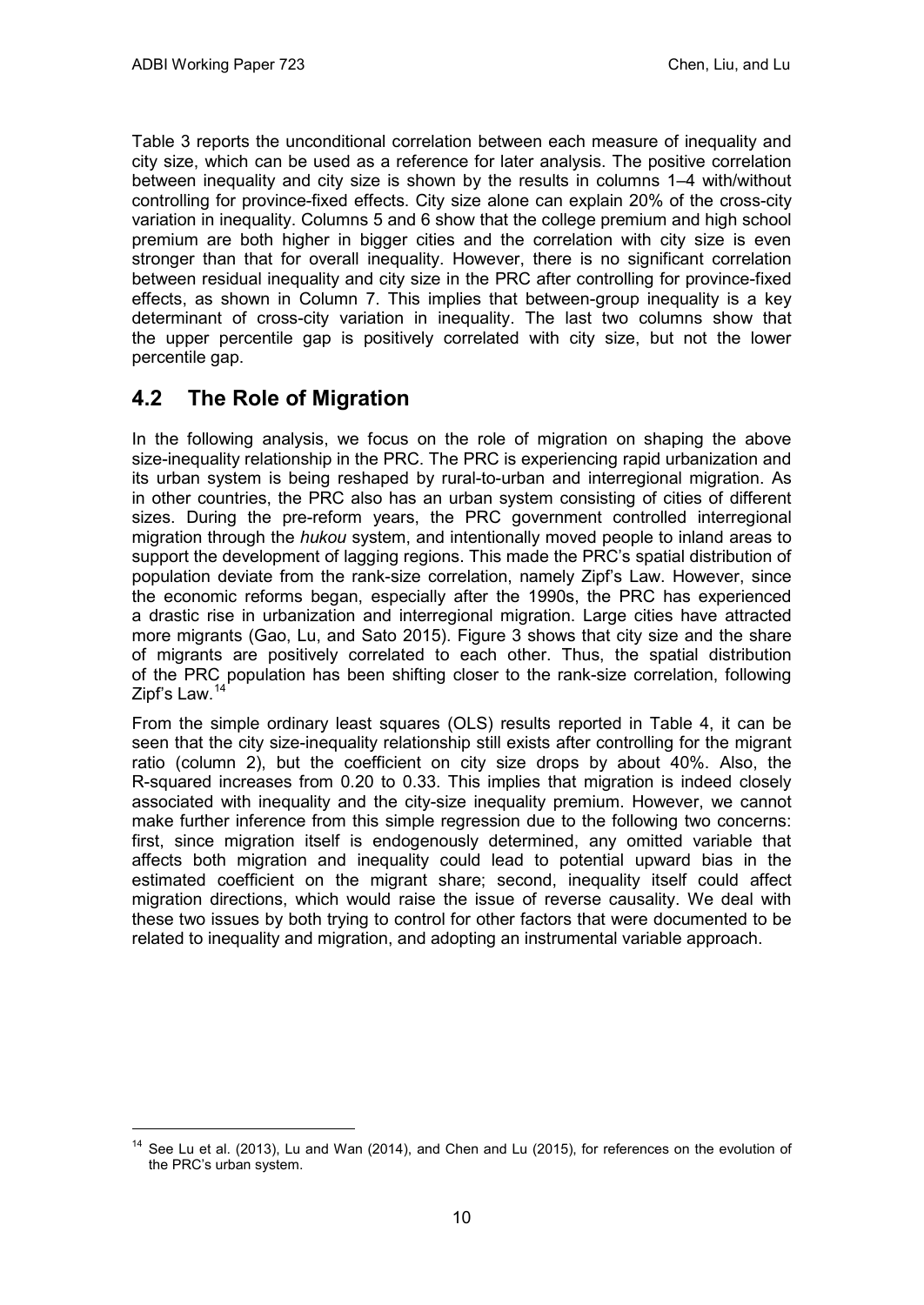$\overline{a}$ 



**Figure 3: Migration and City Size**

Notes: The vertical axis represents the ratio of migrants in city population and the horizontal axis is the log of urban population. Please refer to the text for detailed information.

Migration is potentially correlated with many economic factors that also affect the income distribution. Column 3 includes mean wages in a city to control for the development level. Following the literature on US inequality (Baum-Snow and Pavan 2013, Glaeser, Resseger, and Tobio 2009), we also considered education and industry composition. In column 3, we control for both education composition and inequality. The share of workers with some college education and the share of workers with some high school education are used to capture the differences in education composition across cities. We also construct the Gini coefficient of the education level as a measure of education inequality.<sup>[15](#page-14-0)</sup> There are seven education categories based on the highest level of education completed: below primary school, primary school, middle school, high school, professional college, university, graduate school, and above. One to seven is used to indicate each category.<sup>[16](#page-14-1)</sup>

Education compositions can affect income inequality in two ways. First, it has been widely documented that within-group income inequality is higher for those with higher education (Lemieux 2006). At the same time, education composition may affect between-group inequality. A change in education composition means that the supply of workers with various education attainments changes, and thus it would affect the relative earnings of each group of people. For example, if there were a greater number of college graduates, we would expect the college premium to be lower, holding other conditions equal. Education inequality is expected to increase city income inequality as shown in Glaeser, Resseger, and Tobio (2009). Column 3 shows that the high school ratio and education inequality both increase city income inequality. The share of people with at least some college education is not significantly correlated with overall city

<span id="page-14-0"></span>We also checked the results using the Theil index and the coefficient of variation. Both gave us similar results.

<span id="page-14-1"></span> $16$  An alternative measure of education inequality is to recover years of schooling from this indicator. The problem is that it is unclear whether people who claim high school-level education graduated from high school, or if they were actually drop-outs.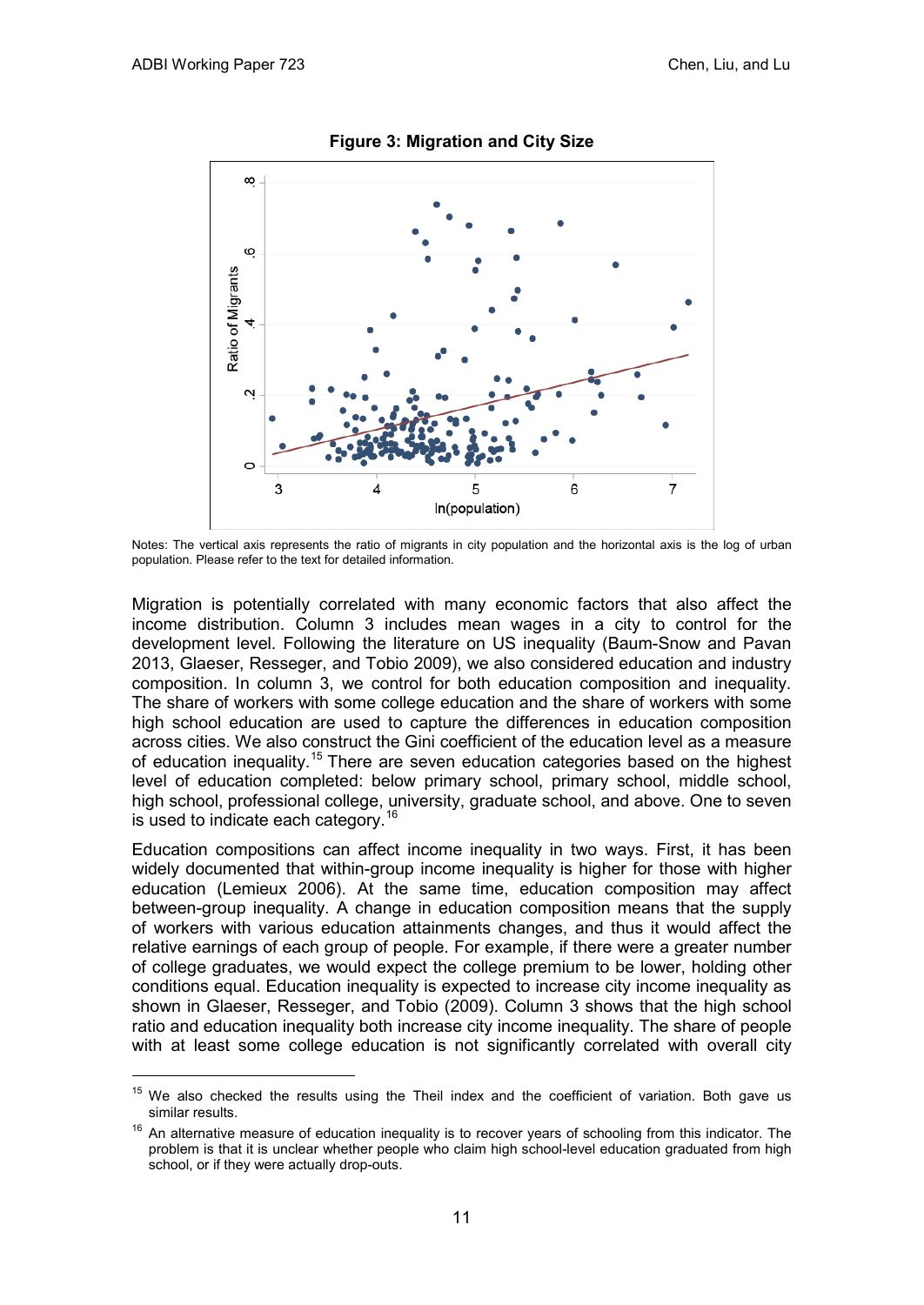$\overline{a}$ 

income inequality. This is unlike what we have learned from the US (Lemieux 2006; Autor, Katz, and Kearney 2008; Glaeser, Resseger, and Tobio 2009). The difference is consistent with our previous findings in Table 3 that the cross-city variation in inequality was mainly driven by between-group inequality in the PRC, but by within-group inequality in the US. It could be partially explained by PRC college graduates having a lower probability of opening their own business than other education groups (Lu and Ni 2014).

Column 4 of Table 4 includes industry composition, which can be relevant to local inequality for two reasons. First, the education composition of workers employed by each industry can be different. Some industries require higher-skilled labor than others. Second, the return to education could be different across industries. Also, the return to unobservable skills could vary across industry. Following Glaeser, Resseger, and Tobio (2009), we use the share of employment in the agricultural sector, [17](#page-15-0) and the share of employment in the manufacturing sector as our proxies for industry compositions for our main analysis.<sup>[18](#page-15-1)</sup> Column 4 suggests that a higher manufacturing ratio is accompanied by a lower within-city income inequality.

Moreover, since ownership structure was relevant to both migration and income inequality in the process of urbanization in the PRC (Xing and Li 2012; Liu, Park, and Zhao 2010), we controlled for the share of state-owned firms as the measure of firm ownership composition. Ownership restructuring can also affect both between-group inequality and within-group inequality. On the one hand, it could increase within-group inequality. In a state-owned firm, people are paid according to observable characteristics, such as experience. This means that ownership restructuring through developing more private firms and linking salaries with performance can increase within-group inequality. On the other hand, it could also increase between-group inequality. In state-owned firms, income could depend less on education, but more on experience and social connections. Based on the results from the Mincer regression using our data, the return on education is on average 10% lower in state-owned firms than other firms, and the return on experience is around 26% higher. So ownership privatization may raise education returns and increase between-education inequality. As expected, Column 5 shows that the share of state-owned firms is negatively correlated with income inequality, but insignificantly after other variables are controlled for. This doesn't necessarily mean that institutional reform didn't have any impact on inequality. It is more likely that the impacts were already reflected in educational composition and industry composition.<sup>[19](#page-15-2)</sup> The last column reports the results when only male samples are considered, as in Baum-Snow and Pavan (2013). Neither the sign pattern nor the magnitudes change much. This further confirms our above findings.<sup>[20](#page-15-3)</sup>

<span id="page-15-0"></span> $17$  Here, the agriculture sector refers to the agriculture-related activities around the suburb areas around cities, such as planting vegetables.

<span id="page-15-1"></span> $18$  We also examined industry compositions at the one-digit level (see Table A.2 in the appendix), as in Baum-Snow and Pavan (2013).

<span id="page-15-2"></span> $19$  In fact, the last column in Table A.2 shows that the negative correlation is significant when other factors are not controlled for.

<span id="page-15-3"></span> $20$  It should be noted that if the estimations of equations (1) to (5) were repeated for male workers, we would still find that city size can explain the inequality variation to a great extent. Again, about 36% of the city size-inequality relationship can be explained by migrant ratio. But we do not report these stepwise regressions to save space. Stepwise results are available upon request.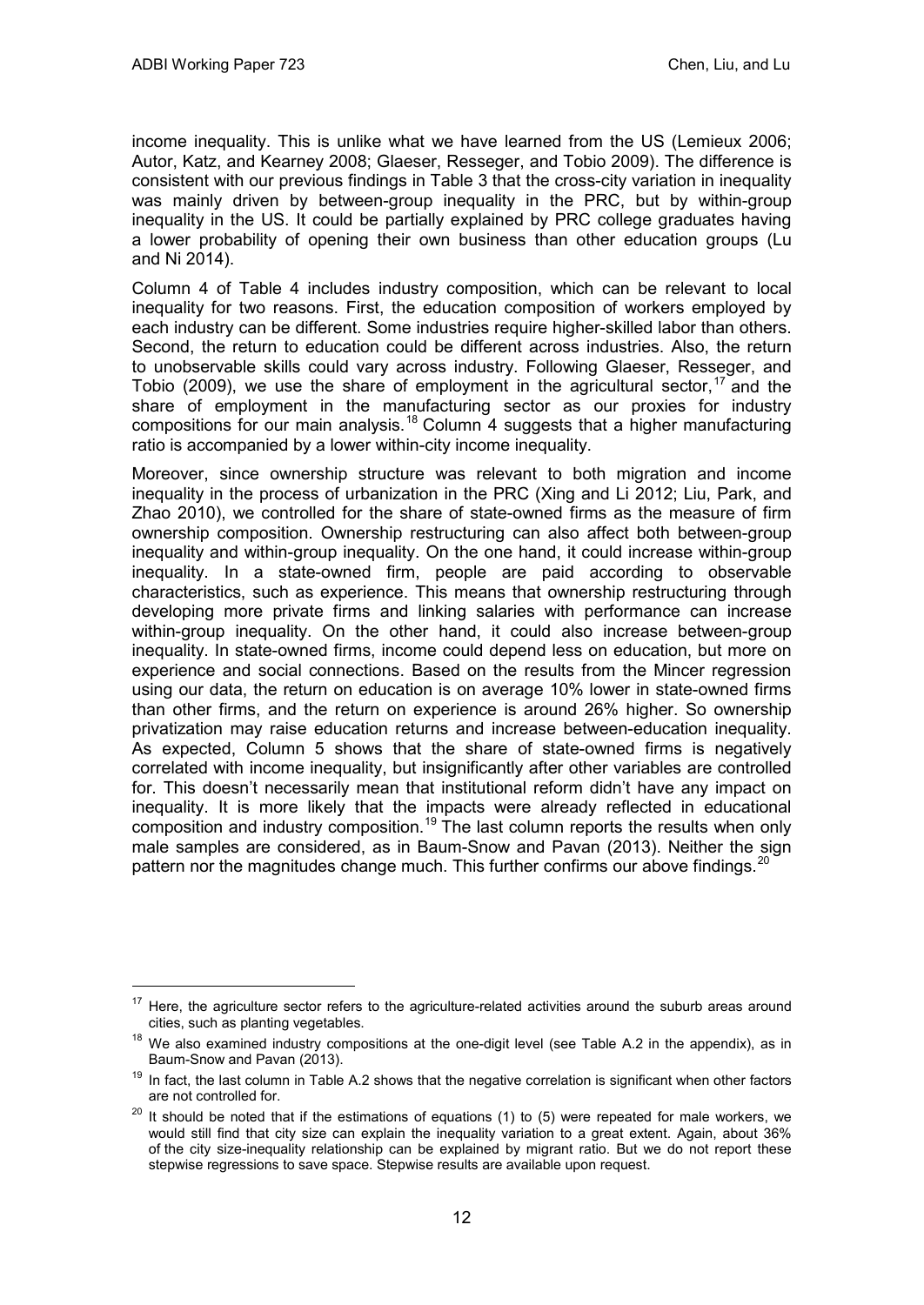| <b>Sample</b> | $(1)$ All  | $(2)$ All  | $(3)$ All  | $(4)$ All  | $(5)$ All  | (6) Male Only |
|---------------|------------|------------|------------|------------|------------|---------------|
| Ln(pop)       | $0.024***$ | $0.014***$ | $0.019***$ | $0.022***$ | $0.021***$ | $0.023***$    |
|               | [0.004]    | [0.004]    | [0.004]    | [0.004]    | [0.004]    | [0.004]       |
| Migrant ratio |            | $0.090***$ | $0.090***$ | $0.118***$ | $0.117***$ | $0.161***$    |
|               |            | [0.028]    | [0.028]    | [0.033]    | [0.036]    | [0.029]       |
| Mean wage     |            |            | $-0.021$   | $-0.026$   | $-0.025$   | $-0.028$      |
|               |            |            | [0.022]    | [0.020]    | [0.020]    | [0.017]       |
| High school   |            |            | $0.238***$ | $0.219**$  | $0.221***$ | $0.263***$    |
|               |            |            | [0.084]    | [0.080]    | [0.080]    | [0.064]       |
| College       |            |            | 0.052      | 0.019      | 0.023      | 0.042         |
|               |            |            | [0.052]    | [0.049]    | [0.049]    | [0.042]       |
| Edu gini      |            |            | $0.985***$ | $0.882***$ | $0.877***$ | $0.722***$    |
|               |            |            | [0.188]    | [0.201]    | [0.196]    | [0.178]       |
| Ag ratio      |            |            |            | $-0.010$   | $-0.006$   | $-0.009$      |
|               |            |            |            | [0.036]    | [0.045]    | [0.048]       |
| Manuf ratio   |            |            |            | $-0.080**$ | $-0.079**$ | $-0.083**$    |
|               |            |            |            | [0.032]    | [0.032]    | [0.032]       |
| Soe ratio     |            |            |            |            | $-0.005$   | $-0.018$      |
|               |            |            |            |            | [0.027]    | [0.028]       |
| cons          | $0.137***$ | $0.195***$ | $-0.034$   | $-0.008$   | $-0.005$   | $-0.013$      |
|               | [0.028]    | [0.027]    | [0.103]    | [0.090]    | [0.090]    | [0.080]       |
| Provinces     | no         | no         | yes        | yes        | yes        | yes           |
| $R^2$         | 0.20       | 0.33       | 0.61       | 0.63       | 0.63       | 0.64          |
| Ν             | 252        | 252        | 252        | 252        | 252        | 252           |

#### **Table 4: City Inequality and Migration: The Dependent Variable is Gini Coefficient**

Note: \* significant at 10% level; \*\* significant at 5% level; \*\*\* significant at 1% level; standard errors are reported in parentheses and clustered at province level. "migrant ratio" is the ratio of migrants in city population; "mean wage" is the log of average individual wage; "high school" is the ratio of high school graduates; "college" is the ratio of workers with college education or above; "edu gini" is education Gini coefficient; "Ag ratio" is the share of workers in agriculture sector and "Manuf ratio" is the share of workers in the manufacturing sector; "Soe ratio" is share of workers employed be stateowned firms. The detailed definitions of variables are explained in the text.

Table 5 shows that our baseline results, that is, that city size and inequality are positively correlated and migration plays an important role on shaping this correlation, hold regardless of how we measure inequality. We re-estimate the models using the Theil index, coefficient of variation and the 90–10 percentile gap. The results are consistent with those reported in Table 4. Again, larger cities are found to have higher inequality and city size and province-fixed effects can explain almost half of the variation in the Theil index. The migrant ratio partly explains why large cities are more unequal in income. The sign and significance of other control variables don't change much either.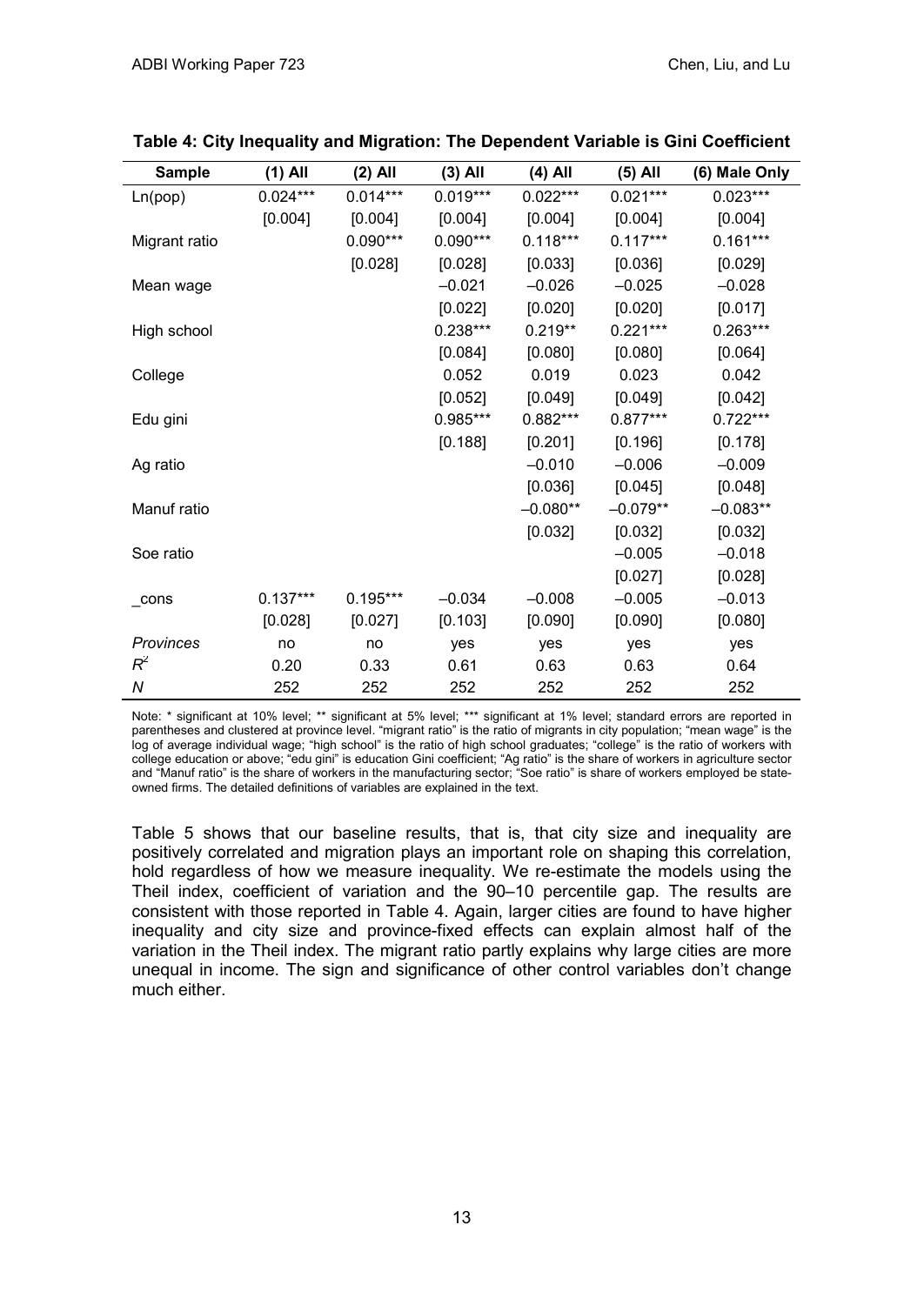| Dep. Var.     | $(1)$ Thiel | (2) Thiel  | $(3)$ Thiel | (4) Thiel  | $(5)$ Cov | $(6)$ p90-10 |
|---------------|-------------|------------|-------------|------------|-----------|--------------|
| Ln(pop)       | $0.037***$  | $0.027***$ | $0.023***$  | $0.027***$ | $0.091**$ | $0.085***$   |
|               | [0.009]     | [0.009]    | [0.007]     | [0.007]    | [0.033]   | [0.023]      |
| Migrant ratio |             | $0.093***$ | $0.135***$  | $0.170***$ | $0.317**$ | $0.462**$    |
|               |             | [0.033]    | [0.036]     | [0.048]    | [0.145]   | [0.222]      |
| Mean wage     |             |            | $-0.016$    | $-0.017$   | 0.014     | $-0.140$     |
|               |             |            | [0.028]     | [0.024]    | [0.083]   | [0.083]      |
| High school   |             |            | $0.209**$   | $0.177**$  | 0.036     | 1.220***     |
|               |             |            | [0.094]     | [0.086]    | [0.274]   | [0.401]      |
| College       |             |            | 0.050       | $-0.009$   | $-0.290$  | 0.351        |
|               |             |            | [0.048]     | [0.047]    | [0.206]   | [0.259]      |
| Edu gini      |             |            | $0.807***$  | $0.650**$  | 0.127     | 5.264***     |
|               |             |            | [0.220]     | [0.242]    | [1.800]   | [1.225]      |
| Ag ratio      |             |            |             | $-0.038$   | $-0.212$  | 0.130        |
|               |             |            |             | [0.051]    | [0.129]   | [0.244]      |
| Manuf ratio   |             |            |             | $-0.113**$ | $-0.309*$ | $-0.396**$   |
|               |             |            |             | [0.047]    | [0.152]   | [0.158]      |
| Soe ratio     |             |            |             | $-0.001$   | $-0.037$  | 0.167        |
|               |             |            |             | [0.032]    | [0.120]   | [0.196]      |
| cons          | $-0.087$    | $-0.022$   | $-0.179$    | $-0.145$   | $-0.034$  | $-0.373$     |
|               | [0.093]     | [0.088]    | [0.140]     | [0.123]    | [0.432]   | [0.563]      |
| Provinces     | yes         | yes        | yes         | yes        | yes       | yes          |
| $R^2$         | 0.49        | 0.53       | 0.54        | 0.56       | 0.35      | 0.52         |
| Ν             | 252         | 252        | 252         | 252        | 252       | 252          |

Note: \* significant at 10% level; \*\* significant at 5% level; \*\*\* significant at 1% level; standard errors are reported in parentheses and clustered at province level. "migrant ratio" is the ratio of migrants in city population; "mean wage" is the log of average individual wage; "high school" is the ratio of high school graduates; "college" is the ratio of workers with college education or above; "edu gini" is education Gini coefficient; "Ag ratio" is the share of workers in agriculture sector and "Manuf ratio" is the share of workers in the manufacturing sector; "Soe ratio" is share of workers employed be stateowned firms. The detailed definitions of variables are explained in the text.

Finally, to deal with the potential endogeneity of migration flows, we adopt an instrumental variables (IV) approach by using historical population size as an instrument for contemporaneous migration. The idea behind this approach is that migrants tend to prefer larger cities for better job opportunities and higher income. The historical population of each city in 1953 was to a great extent exogenous to current inequality. Also, the three decades from 1953 to 1982 were the planned era, when population flows were strictly controlled. Interregional migration was not based on market forces because the PRC government moved people to inland and rural areas (Gao, Lu, and Sato 2015). To reduce the possibility that the historical city size may affect inequality through other current variables, we controlled for all the current variables including current population size in every regression. Table 6 shows that our major findings are robust to using different measurements of inequality or alternative IVs. The migrant ratio has a larger coefficient in the IV estimations than the corresponding OLS results in Table 4 and 5. Moreover, we also used the migration pattern in the history as alternative IV, as in Card (2000). We explore migration pattern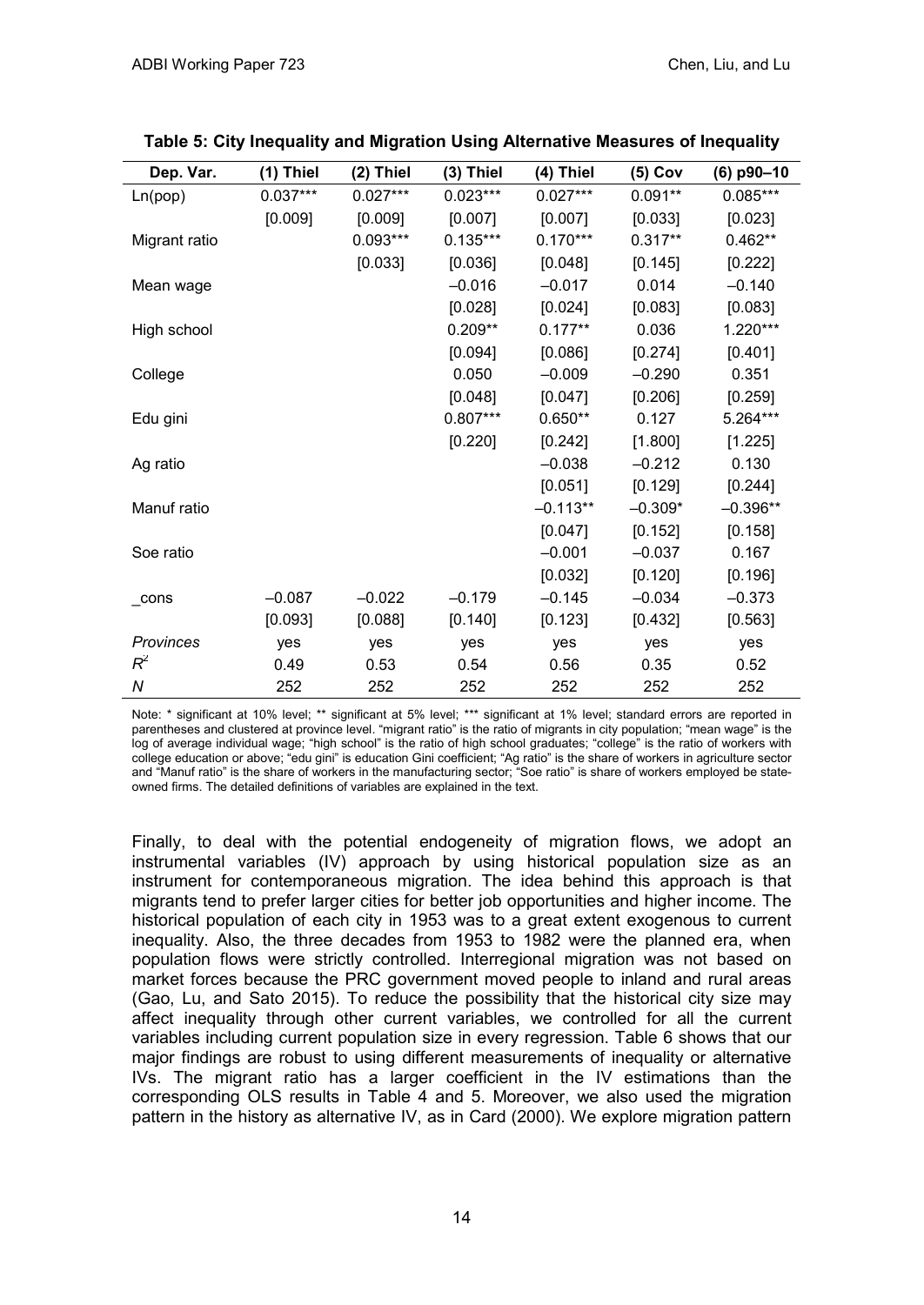in 2000 and 1990, and the main results are robust to this. $^{21}$  $^{21}$  $^{21}$  Finally, we considered the endogeneity issues of all other explanatory variables, as discussed in Glaeser, Resseger, and Tobio (2009), and adopted a similar approach by using the same variables in the history as control variables in the regression. Specifically, we use the 1990 census to construct educational composition, educational inequality, migrant ratio, and industry composition. The results still remain.<sup>[22](#page-18-1)</sup>

| <b>Sample</b> | All          | All          | All          | All          | <b>Male Only</b> | <b>Male Only</b> |
|---------------|--------------|--------------|--------------|--------------|------------------|------------------|
|               | $IV = Pop53$ | $IV = Pop53$ | $IV = Pop53$ | $IV = Pop82$ | $IV = Pop53$     | $IV = Pop82$     |
| Dep. Var.     | (1) Gini     | $(2)$ Theil  | $(3)$ p90-10 | (4) Gini     | (5) Gini         | $(6)$ Gini       |
| Migrant ratio | $0.456***$   | $0.507***$   | $2.129***$   | $0.402***$   | $0.481***$       | $0.397***$       |
|               | [0.142]      | [0.146]      | [0.677]      | [0.113]      | [0.151]          | [0.111]          |
| Ln(pop)       | $0.012*$     | $0.017**$    | 0.033        | $0.013**$    | $0.015***$       | $0.017***$       |
|               | [0.006]      | [0.008]      | [0.032]      | [0.006]      | [0.007]          | [0.005]          |
| Mean wage     | $-0.122**$   | $-0.117**$   | $-0.602**$   | $-0.106**$   | $-0.123**$       | $-0.097**$       |
|               | [0.055]      | [0.057]      | [0.244]      | [0.044]      | [0.058]          | [0.044]          |
| High school   | $0.472***$   | $0.433**$    | 2.446***     | $0.436***$   | $0.470***$       | $0.421***$       |
|               | [0.151]      | [0.173]      | [0.771]      | [0.129]      | [0.131]          | [0.103]          |
| College       | 0.040        | 0.004        | $0.505*$     | 0.037        | 0.041            | 0.040            |
|               | [0.054]      | [0.063]      | [0.285]      | [0.049]      | [0.055]          | [0.047]          |
| Edu gini      | $1.710***$   | 1.504***     | 9.269***     | 1.583***     | 1.349***         | 1.183***         |
|               | [0.452]      | [0.449]      | [2.786]      | [0.389]      | [0.344]          | [0.273]          |
| Ag ratio      | $-0.096$     | $-0.131*$    | $-0.250$     | $-0.080$     | $-0.102$         | $-0.077$         |
|               | [0.075]      | [0.077]      | [0.359]      | [0.069]      | [0.078]          | [0.071]          |
| Manuf ratio   | $-0.206***$  | $-0.239***$  | $-0.985***$  | $-0.185***$  | $-0.219***$      | $-0.184***$      |
|               | [0.076]      | [0.092]      | [0.331]      | [0.063]      | [0.074]          | [0.058]          |
| Soe ratio     | $0.230**$    | $0.231***$   | 1.320**      | $0.192**$    | $0.197*$         | $0.139*$         |
|               | [0.096]      | [0.084]      | [0.545]      | [0.082]      | [0.100]          | [0.082]          |
| $\_cons$      | $-0.048$     | $-0.186$     | $-0.628$     | $-0.045$     | 0.002            | $-0.003$         |
|               | [0.113]      | [0.143]      | [0.640]      | [0.109]      | [0.099]          | [0.092]          |
| Provinces     | yes          | yes          | yes          | yes          | yes              | yes              |
| First-stage F | 16.13        | 16.13        | 16.13        | 9.62         | 14.81            | 8.92             |
| $R^2$         | 0.32         | 0.42         | 0.13         | 0.41         | 0.42             | 0.51             |
| N             | 232          | 232          | 232          | 232          | 232              | 232              |

**Table 6: City Inequality and Migration Using Instrument Variables**

Note: \* significant at 10% level; \*\* significant at 5% level; \*\*\* significant at 1% level; standard errors are reported in parentheses and clustered at province level. The population in 1982 is used as instrument variable for migration rate in the first six columns and the population in 1953 is used as instrument variable in the last column. "migrant ratio" is the ratio of migrants in city population; "mean wage" is the log of average individual wage; "high school" is the ratio of high school graduates; "college" is the ratio of workers with college education or above; "edu gini" is education Gini coefficient; "Ag ratio" is the share of workers in agriculture sector and "Manuf ratio" is the share of workers in the manufacturing sector; "Soe ratio" is share of workers employed be state-owned firms. The detailed definitions of variables are explained in the text.

 $\overline{a}$ 

<span id="page-18-0"></span> $21$  We did not use this in the main analysis because we do not have information on migration patterns in earlier years.

<span id="page-18-1"></span><sup>&</sup>lt;sup>22</sup> Detailed results are available upon request.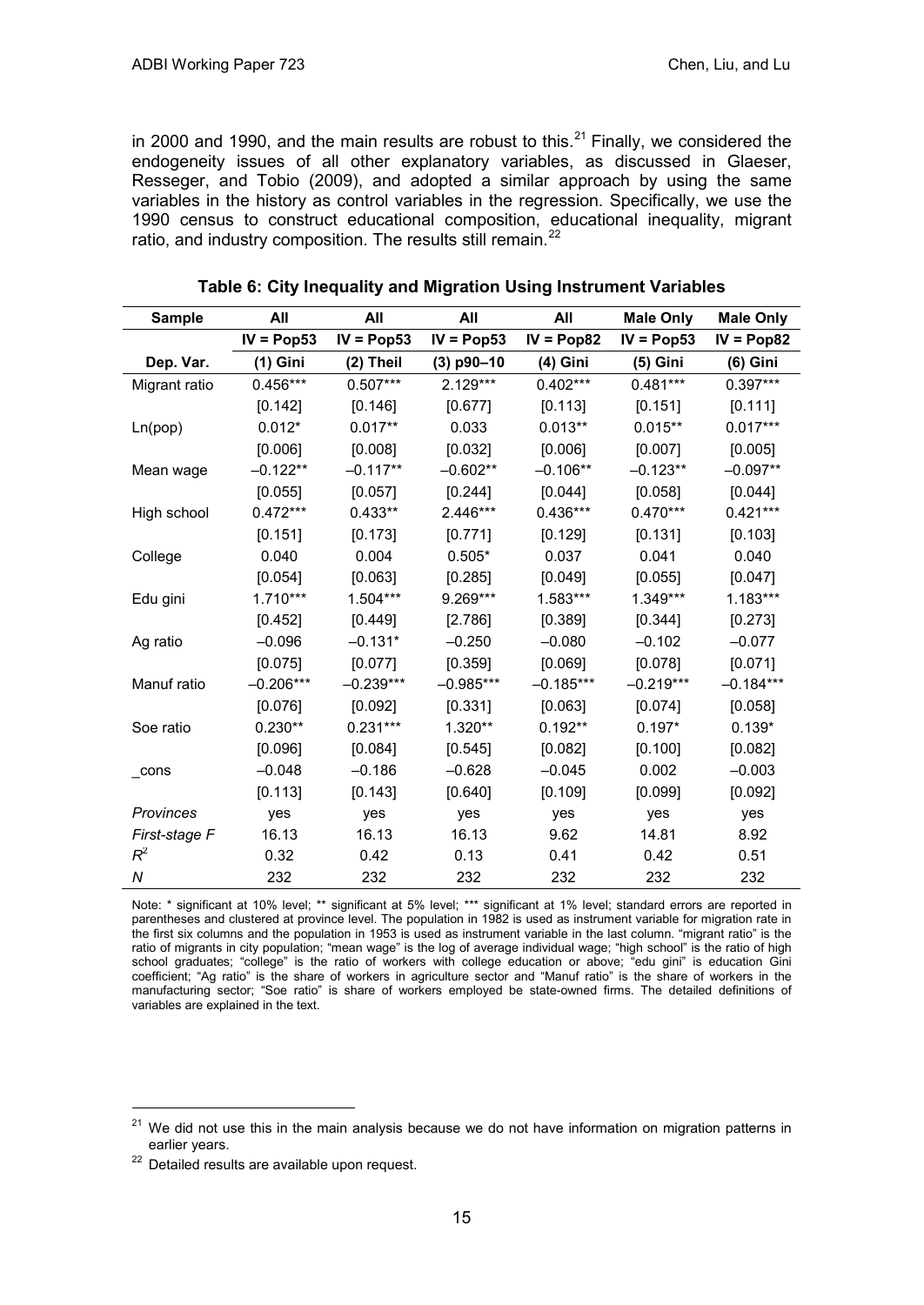$\overline{a}$ 

## <span id="page-19-0"></span>**5. MORE DISCUSSIONS ON THE ROLE OF MIGRANTS ON WITHIN-CITY INEQUALITY**

Migrants could increase within-city inequality through their impact on both betweengroup inequality and within-group inequality. First, migrants can increase within-group inequality, since migrants usually get paid less than local workers due to *hukou* restrictions and other administrative issues (see Afridi et al. 2009; Huang 2010; Chan and Zhang 1999). Second, migrants are on average less educated or have received low-quality education. More migrants, all else equal, would increase the supply of unskilled workers and thus increase the skill premium, which could further increase inequality. Moreover, the ratio of migrants tends to be higher in bigger cities. This could contribute to the city-size premium in inequality. In the following analysis, we further discuss the mechanisms through which the migrant ratio affects city size-inequality relationship.

## <span id="page-19-1"></span>**5.1 Large Cities Have More Low-income Migrants**

To show this, a key feature of the density distributions in Figure 4.A is that the proportions of both poor people and rich people increase with city size. First, we investigate the entire distribution of income by city size. Cities are separated into three groups according to their population size: top quintile, bottom quintile, and those in the middle quintiles. $^{23}$  $^{23}$  $^{23}$  Next, we subtract city mean income from individual income and pool the observations in each group together. Figure 4 shows the kernel density distribution of the demeaned income in each group. This is especially true for the top quintile group. There are significantly more workers with income much lower than the mean income and more workers with income much higher than the mean income as well. Interestingly, when migrant samples are excluded from the distribution analysis in Figure 4.B, the large cities do not have as many poor people as in Figure 4.A. In addition, Figure 5 shows how migrants change income distributions in small and big cities. Obviously, the bigger proportion and magnitude of low-income migrants together drag down median income much more in big cities than in small cities. This confirms that there are more low-income migrants in the large cities. This feature tends to widen within-city inequality more in larger cities. The above patterns also help us understand why the upper percentile gap increases with city size and the lower percentile gap decreases with city size.

## <span id="page-19-2"></span>**5.2 Large Cities Have More Less-educated Migrants**

Figure 6 shows the education compositions for each city size group. Cities were first put into 10 size bins equally according to population. The share of workers with secondary education or lower was calculated for each city. Next, we took the average ratio across cities within each bin. Similarly, we calculated the average ratio of workers with some college education for each bin. It can be seen from the red and blue lines in Figure 6, which takes into consideration both local urban residents and migrants, that the fraction of college or more decreases with city size, while the fraction of below high school education increases with city size. This is very different from the picture for the US in Baum-Snow and Pavan (2013), which shows a positive correlation between the fraction of college graduates and city size.

<span id="page-19-3"></span><sup>&</sup>lt;sup>23</sup> We also tried separating cities into three equally sized bins. The pattern presented below still exists, but it is slightly weaker.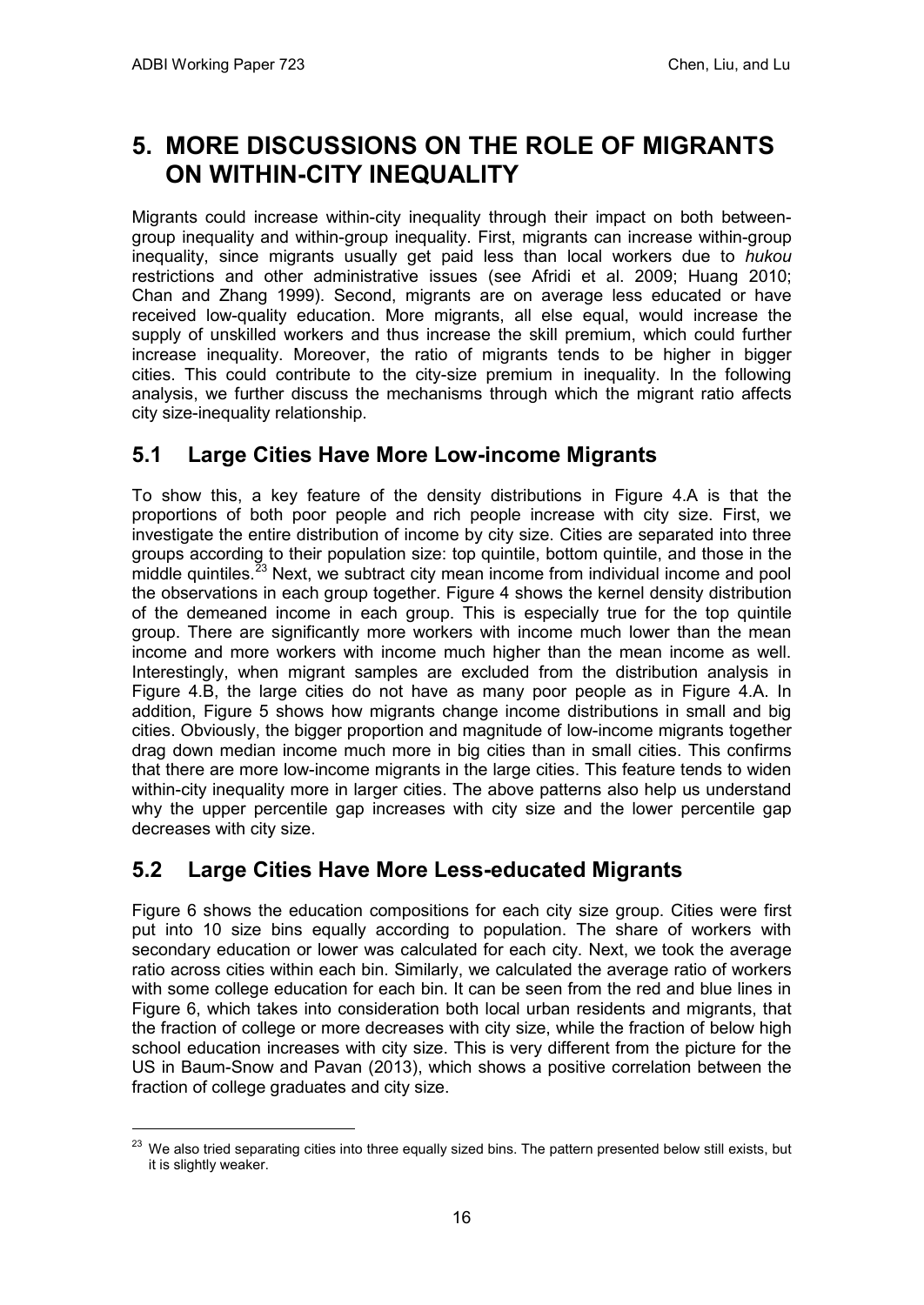

### **Figure 4: Density of Income Distribution**

4.A With Migrants

4.B Without Migrants



Note: The figures above show the kernel density of income distribution for three groups of cities by size: top quintile, bottom quintile and those in the middle. City mean income is subtracted from individual income used here. Figure 4.A is based on information on both local residents with urban *hukou* and migrants; Figure 4.B is based only on local urban residents.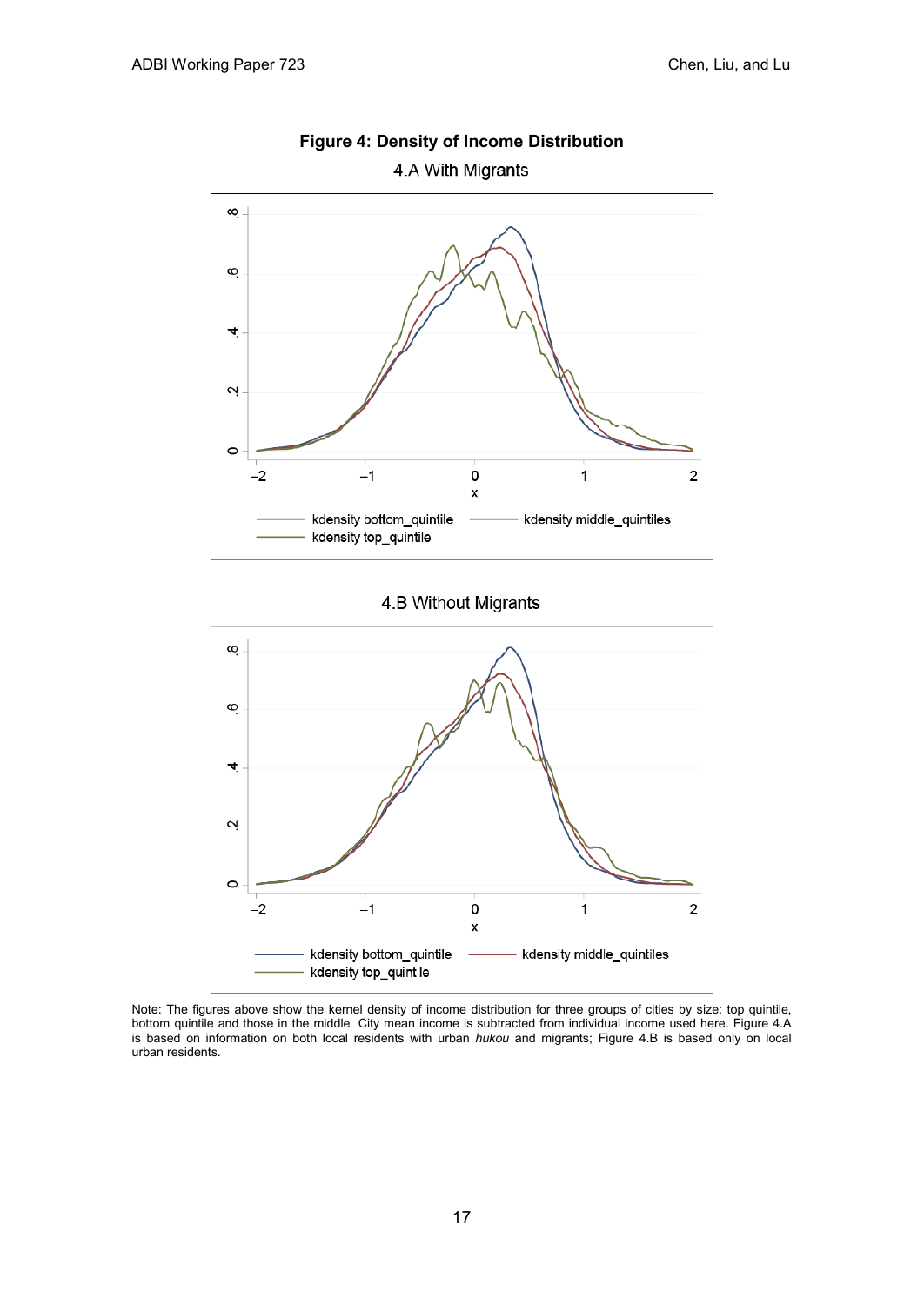

5.A Income Distributions for Bottom Quintile Cities



5.B Income Distributions for Top Quintile Cities



Note: The figures above show the kernel density of income distribution for three groups of cities by size: top quintile, bottom quintile and those in the middle. City mean income is subtracted from individual income used here. Figure 5.A is based on observations in bottom quintile cities; Figure 5.B is based on observations in top quintile cities. "all" includes both local residents with urban *hukou* and migrants, "local" includes local residents with urban *hukou*, and "migrants" includes only rural migrants.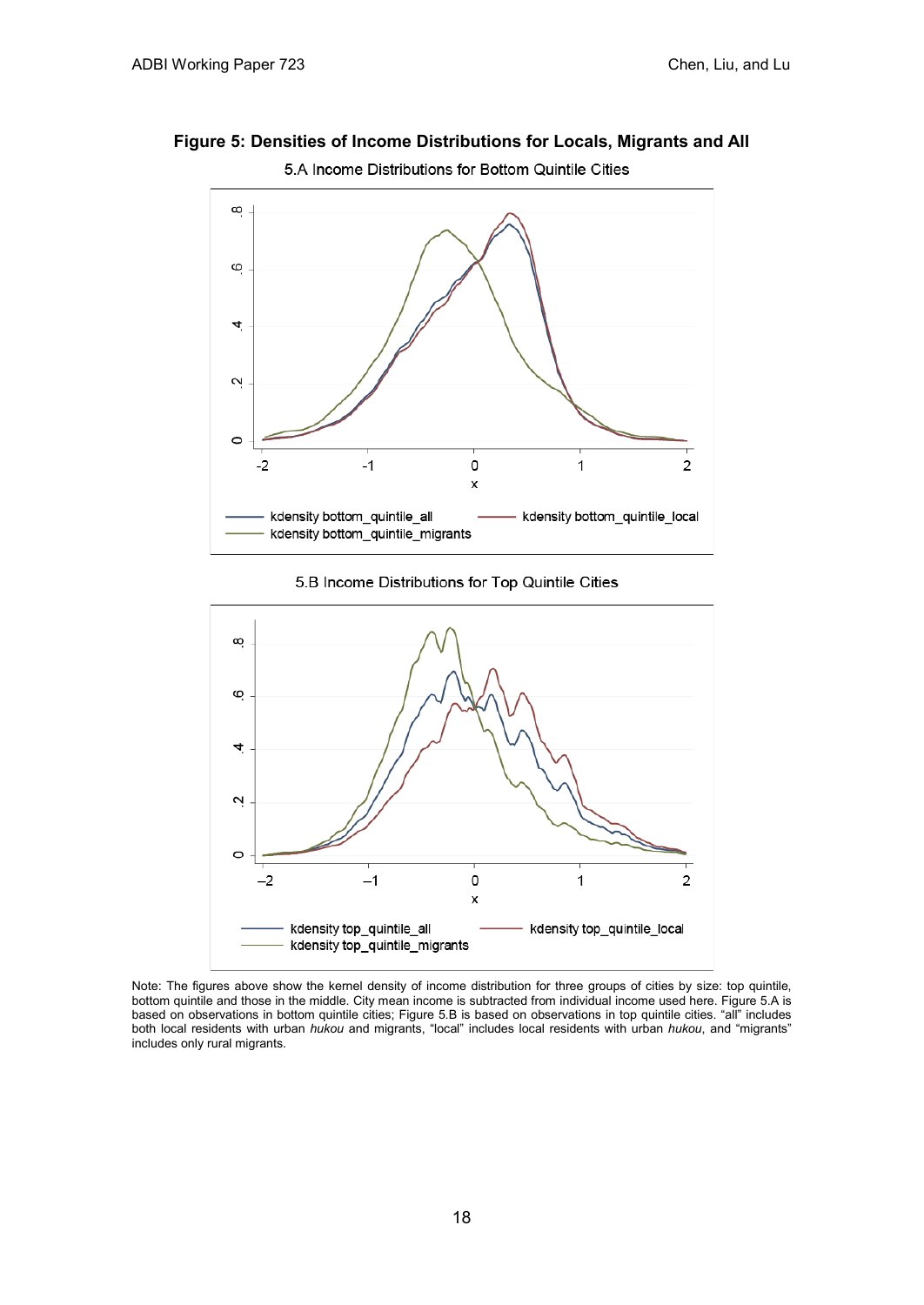What can contribute to this difference in education compositions between the PRC and the US? The answer is rural-urban migration. It has been seen that overall there is a higher fraction of migrants in bigger cities. The purple and green lines in Figure 6 are based on the calculation that excludes migrants from the sample, only considering local urban people. It can be seen that, on average, local urban workers are more educated than migrants for all city bins. In addition, for the largest two size bins, local urban workers are, on average, much better educated. The fraction of college or more increases with city size, while the fraction of secondary education or below decreases with city size for local urban residents. One conclusion that can be drawn from these figures is that migration has increased the relative supply of less-educated workers, especially in big cities.





Note: The above figure shows the average education compositions for cities in each size bin. The blue and red lines include both local urban residents and migrants; the green and purple lines exclude migrants from the calculation.

### <span id="page-22-0"></span>**5.3 Less-educated Migrants Have Changed the Education Premium**

To further confirm that migration can affect city inequality and the city-size premium through changing education compositions and, consequently, education premiums, we investigated the relationship between migration and skill premiums directly. The results are reported in Table 7.

First, we directly examined how the migrant ratio affects the education premium in column (1) to (6). We estimated the college and high school premium by using observations within each city particularly, and then match them with other city-level variables. The simple OLS results reported in Columns 1 and 4 show that migration alone accounts for more than 50% of the city size premium in college premium, and 32% of that in high school premium. It can be seen that a higher migrant ratio is associated with a higher skill premium when other factors are controlled for, no matter if OLS or IV estimation is used. The coefficient on the migrant ratio is also slightly larger in college premium regressions than that in high school premium regressions. These results are further confirmed by running Mincer regressions and allowing the high school return or the college return to vary with city size and share of migrants,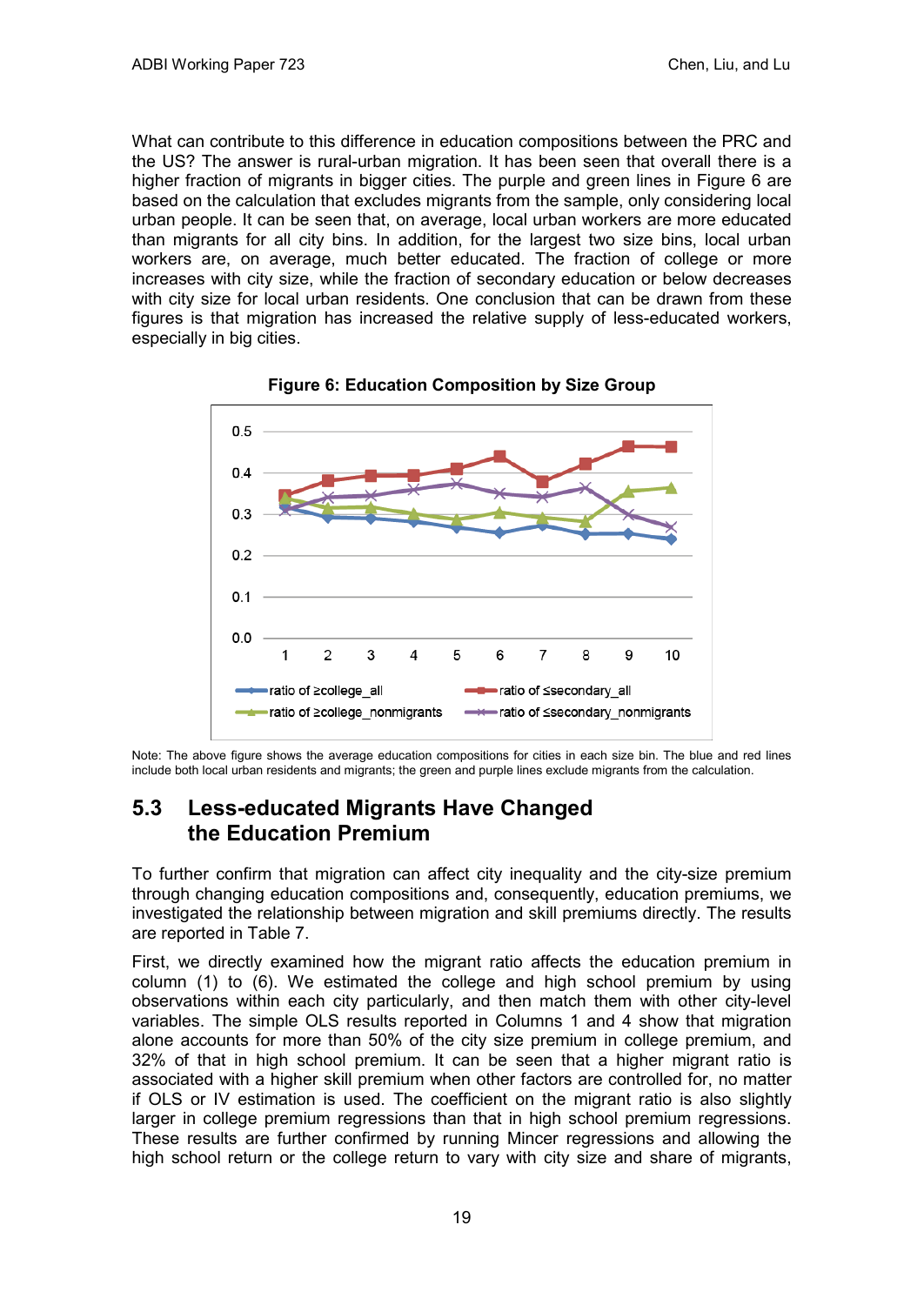as shown in Table A.3, where we controlled for age, marital status, sex, occupation, industry, and city-fixed effects in all regressions. The above findings are consistent with the evidence on complementarity between skilled native workers and unskilled migrants found in the literature (see Eeckhout et al. 2014; Ottaviano and Peri 2012).

|                    | <b>College Premium</b> |              | <b>High School Premium</b> |           |            |             |
|--------------------|------------------------|--------------|----------------------------|-----------|------------|-------------|
| Dep. Var.          | (1) OLS                | (2) OLS      | $(3)$ IV                   | (4) OLS   | (5) OLS    | (6) IV      |
| Migrant ratio      | $0.447***$             | $0.636***$   | $1.453***$                 | $0.175**$ | $0.523***$ | 0.949***    |
|                    | [0.048]                | [0.160]      | [0.397]                    | [0.074]   | [0.097]    | [0.336]     |
| Ln(pop)            | $0.046***$             | $0.044***$   | 0.023                      | $0.043**$ | 0.015      | 0.004       |
|                    | [0.014]                | [0.013]      | [0.023]                    | [0.018]   | [0.013]    | [0.015]     |
| Mean wage          |                        | $-0.208**$   | $-0.453***$                |           | $-0.029$   | $-0.157$    |
|                    |                        | [0.076]      | [0.125]                    |           | [0.079]    | [0.123]     |
| High school        |                        | 0.367        | $0.906*$                   |           | $0.463*$   | $0.744***$  |
|                    |                        | [0.344]      | [0.491]                    |           | [0.230]    | [0.279]     |
| College            |                        | 0.323        | $0.364*$                   |           | $0.594**$  | $0.615***$  |
|                    |                        | [0.240]      | [0.204]                    |           | [0.233]    | [0.207]     |
| Edu gini           |                        | 2.381**      | 4.315**                    |           | 2.216***   | 3.224***    |
|                    |                        | [0.998]      | [1.718]                    |           | [0.716]    | [1.192]     |
| $\_cons$           |                        | 0.050        | $-0.193$                   |           | $-0.236**$ | $-0.362***$ |
|                    |                        | [0.158]      | [0.183]                    |           | [0.101]    | [0.138]     |
| Other controls     | no                     | yes          | yes                        | no        | yes        | yes         |
| <b>Province FE</b> | yes                    | yes          | yes                        | yes       | yes        | yes         |
| First-stage F      |                        |              | 16.13                      |           |            | 16.13       |
| $R^2$              | 0.72                   | 0.75         | 0.70                       | 0.53      | 0.67       | 0.65        |
| N                  | 232                    | 232          | 232                        | 232       | 232        | 232         |
|                    |                        | P90-50       |                            |           | P50-10     |             |
|                    | $-1$                   | $\mathbf{r}$ |                            |           |            |             |

#### **Table 7: Skill Premiums, Percentile Gaps and Migration**

|                    | P90-50     |             |          | P50-10   |
|--------------------|------------|-------------|----------|----------|
| Dep. Var.          | (7) OLS    | $(8)$ IV    | (9) OLS  | (10) IV  |
| Migrant ratio      | $0.425***$ | $2.148***$  | 0.043    | $-0.019$ |
|                    | [0.128]    | [0.660]     | [0.132]  | [0.418]  |
| Ln(pop)            | $0.084***$ | 0.038       | $-0.006$ | $-0.005$ |
|                    | [0.018]    | [0.026]     | [0.017]  | [0.019]  |
| Mean wage          | $-0.152**$ | $-0.669***$ | 0.049    | 0.067    |
|                    | [0.070]    | [0.240]     | [0.078]  | [0.133]  |
| High school        | $0.939**$  | 2.076***    | 0.410    | 0.369    |
|                    | [0.410]    | [0.630]     | [0.248]  | [0.283]  |
| College            | 0.161      | 0.247       | 0.262    | 0.258    |
|                    | [0.178]    | [0.276]     | [0.227]  | [0.208]  |
| Edu gini           | 4.251***   | 8.329***    | 1.085    | 0.940    |
|                    | [1.272]    | [2.513]     | [0.673]  | [1.062]  |
| cons               | 0.208      | $-0.303$    | 0.035    | 0.053    |
|                    | [0.187]    | [0.355]     | [0.190]  | [0.214]  |
| Other controls     | yes        | yes         | yes      | yes      |
| <b>Province FE</b> | yes        | yes         | yes      | yes      |
| First-stage F      |            | 16.13       |          | 16.13    |
| $R^2$              | 0.68       | 0.44        | 0.62     | 0.62     |
| N                  | 232        | 232         | 232      | 232      |

"IV" =instrumental variable; "OLC" = ordinary least squares.

Note: \* significant at 10% level; \*\* significant at 5% level; \*\*\* significant at 1% level; standard errors are reported in parntheses and clustered at province level. The population in 1982 is used as instrument variable for iv results "migrant ratio" is the ratio of migrants in city population; the definitions of variables are the same as in the above tables; other controls include industrial compositions and SOE ratio.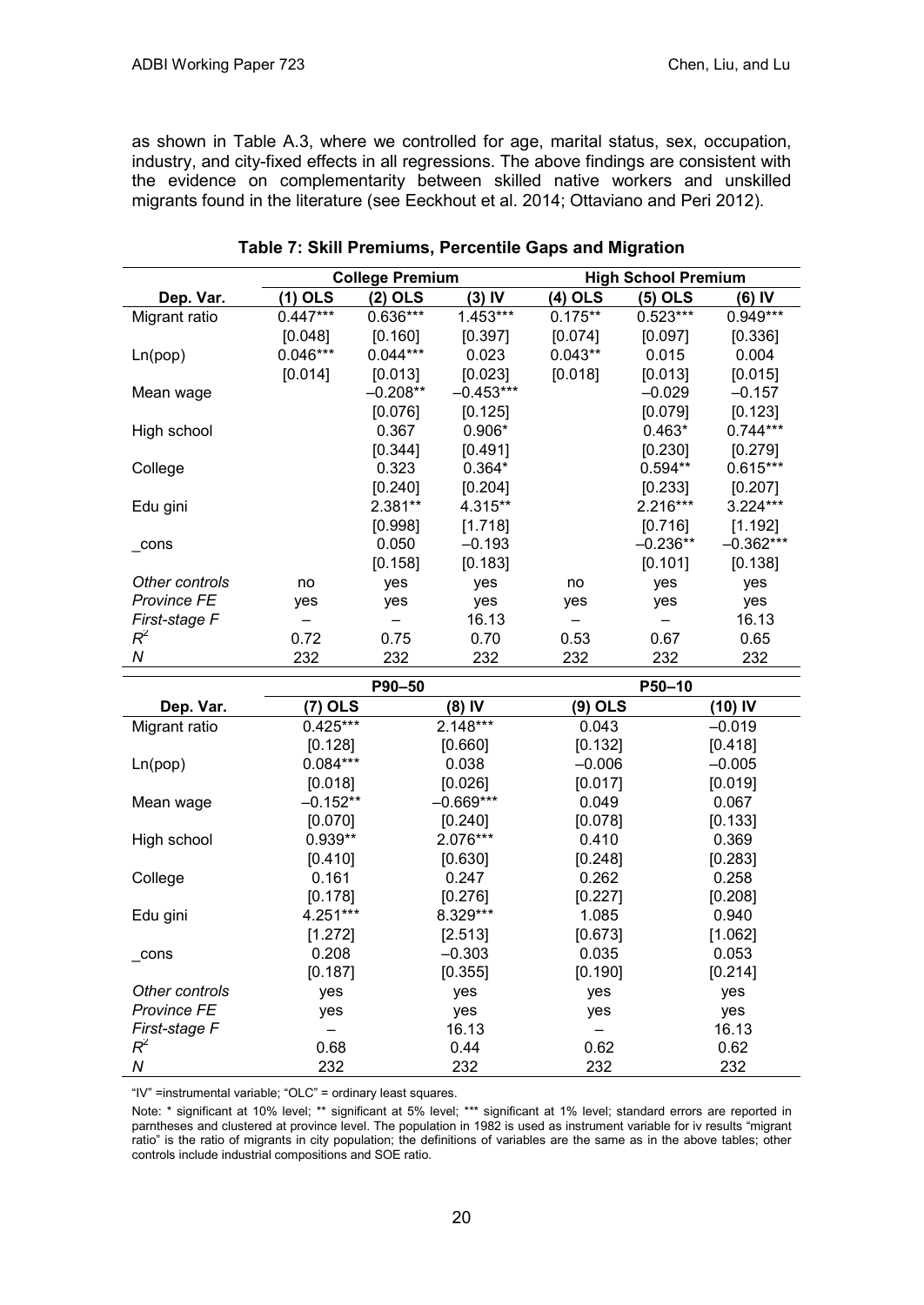Second, we examined how migration is associated with upper and lower percentile gaps differently. The results are shown in Table 7. Columns (7) to (10) show that a higher ratio of migrants is positively associated with the upper percentile gap (p90–50) and insignificantly associated with the lower percentile gap (p50–10). This implies that migrants, most of whom are less educated, are likely to be complementary to high-income workers, while dragging down median income by either adding relatively low-income workers into city population, or bringing competition to median-income workers, or both.

# <span id="page-24-0"></span>**6. CONCLUDING REMARKS**

In this paper, we examined the relationship between city size, migration and income inequality using a sub-sample of the 2005 population survey in the PRC. We calculated various measures of city-level income inequality for 252 PRC cities, using samples of migrants and those with urban *hukou*. There are two baseline findings. First, overall income inequality is higher in larger cities. This is mainly due to a higher skill premium and not to residual inequality in larger cities, which is different from the US where the opposite holds. Second, rural-to-urban migration matters for explaining these features of the size-inequality relationship in the PRC.

In addition, we investigated how migration affects city inequality and the city sizeinequality premium. We found that migration increased the skill premium by changing the skill composition of city populations. Since migrants are less educated than local urban workers and this difference is even more noteworthy in larger cities, migration decreases the relative supply of skilled workers in bigger cities more than in smaller ones, which leads to higher skill premium and thus a higher between-group inequality in bigger cities. However, it should be noticed that this is only one of the potential channels through which migration can affect the city-size premium. Our discussion here does not exclude other channels, such as within-education inequality due to wage discrimination on migrants.

This paper contributes to the literature in the following respects. First, this is a first attempt to investigate the issue of within-city inequality and city development in a developing country like the PRC. The PRC's rapid urbanization process and its ongoing change to the urban system led us to look into the effects of migration on local inequality. Second, we further examine the potential channels through which migration affects city inequality. This provides implications for policy issues: large cities should not restrict the inflow of migrants as they do, because migrants can be complements to skilled workers and raise skill premium, which benefits both the local residents and migrants. The higher inequality associated with more migrants in the urban area is mainly due to a natural change in skill compositions. The correct policy is to equalize public service access for low-income workers to reduce welfare inequality. In this way, the negative effects of income inequality in large cities could be mitigated. However, if relatively poor migrants cannot get equal access to public services, the urban public service system serves to widen welfare inequality, rather than narrow welfare inequality as it should do.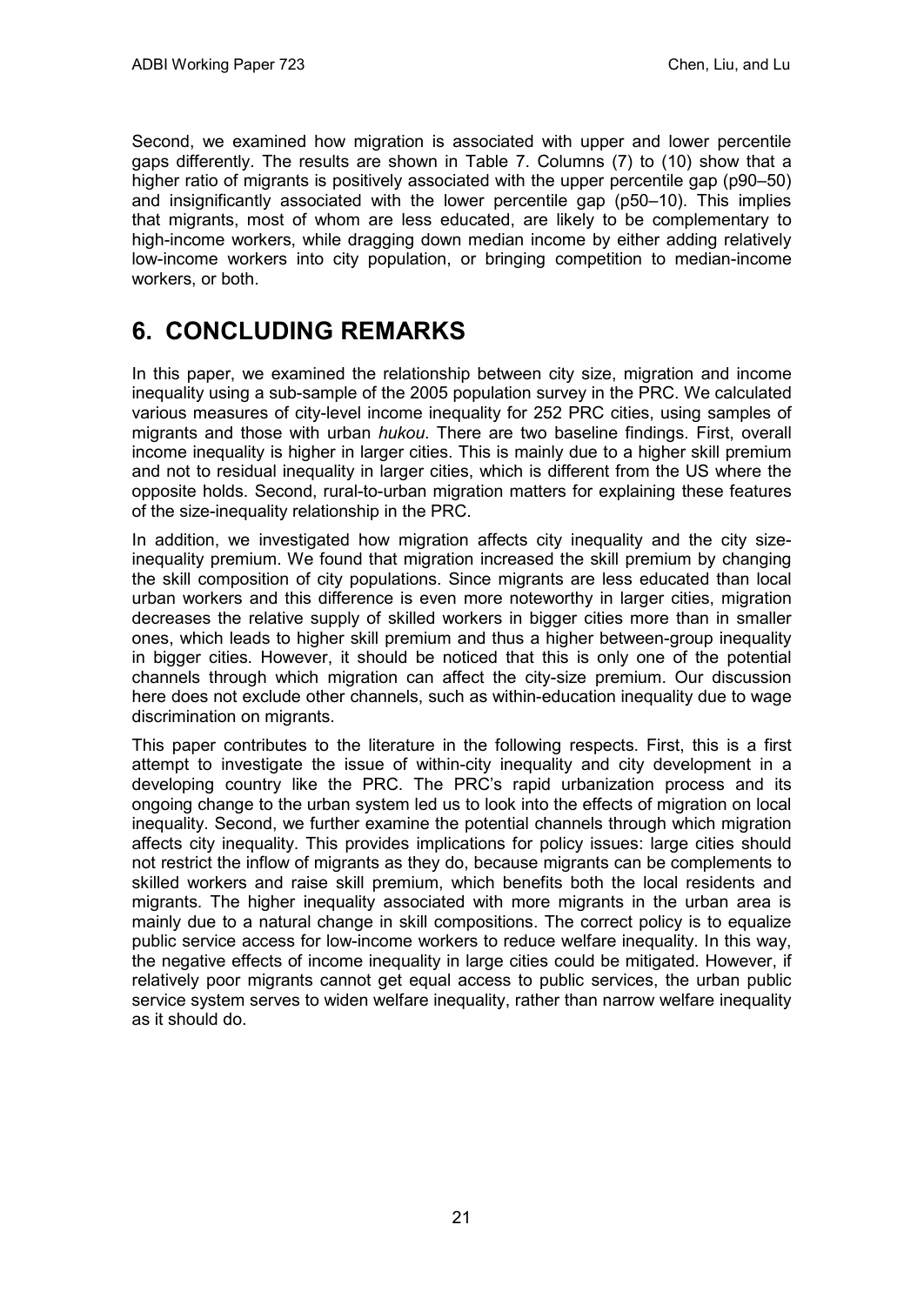## <span id="page-25-0"></span>**REFERENCES**

- Afridi, F., S. X. Li, and Y. Ren. 2010. Social Identity and Inequality: The Impact of China's Hukou System. IZA DP No. 6417.
- Au, C-C., and J. V. Henderson. 2006a. Are Chinese Cities Too Small? Review of Economic Studies 73(3): 549–576.

———. 2006b. How Migration Restrictions Limit Agglomeration and Productivity in China. Journal of Development Economics 80: 350–388.

- Autor, D., F. Katz, and M. Kearney. 2008. Trends in U.S. Wage Inequality: Revising the Revisionists. Review of Economics and Statistics: 300–323.
- Baum-Snow, N., and R. Pavan. 2013. Inequality and City Size. The Review of Economics and Statistics 95(5): 1535–1548.
- Bernard, A. B., and B. J. Jensen. 1999. Exceptional Exporter Performance: Cause, Effect, or Both? Journal of International Economics 47(1): 1–25.
- Cai, H., Y. Chen, and L. Zhou. 2010. Income and Consumption Inequality in Urban China: 1992–2003. Economic Development and Cultural Change 58: 385–413.
- Card, D. 2009. Immigration and Inequality. American Economic Review 99(2): 1–21.
- Card, D., and J. DiNardo. 2000. Do Immigrant Inflows Lead to Native Outflows? The American Economic Review Papers and Proceedings 90(2): 360–367.
- Chan, K. W. 2009. The Chinese Hukou System at 50. Eurasian Geography and Economics 50(2): 197–221.
- Chan, K. W., and L. Zhang. 1999. The Hukou System and Rural-Urban Migration: Processes and Changes, The China Quarterly 160(1): 818–855.
- Chan, K. W., and W. Buckingham. 2008. Is China Abolishing the Hukou system? The China Quarterly 195(1): 582–605.
- Chauvin, J. P., E. Glaeser, Y. Ma, and K. Tobio. 2016. What is Different about Urbanization in Rich and Poor Counties? Cities in Brazil, China, India and the United States, Journal of Urban Economics: 1–33.
- Chen, Z., and M. Lu. 2015. Urban Systems and Urban Development in the People's Republic of China, Asian Development Bank Institute (ADBI) Working Paper 552. Asian Development Bank Institute, http://www.adb.org/publications/urbansystems-and-urban-development-prc.
- Combes, P-P., G. Duranton, and L. Gobillon. 2008. Spatial Wage Disparities: Sorting Matters! Journal of Urban Economics 63(2): 723–742.
- Davis, D., and J. Dingel. 2012. A Spatial Economy of Knowledge. National Bureau of Economic Research (NBER) Working Paper 18188.
- Dustmann, C., T. Frattini, and I. Preston. 2013. The Effect of Immigration along the Distribution of Wages. Review of Economic Studies 80: 145–173.
- Eeckhout, J., R. Pinheiro, and K. Schmidheiny. 2014. Spatial Sorting. Journal of Political Economy 122(3): 554–620.
- Gao, H., M. Lu, and H. Sato. 2015. Inclusive Urban Employment: How Does City Scale Affect Job Opportunities for Different People? Asian Economic Papers 14(2): 98–128.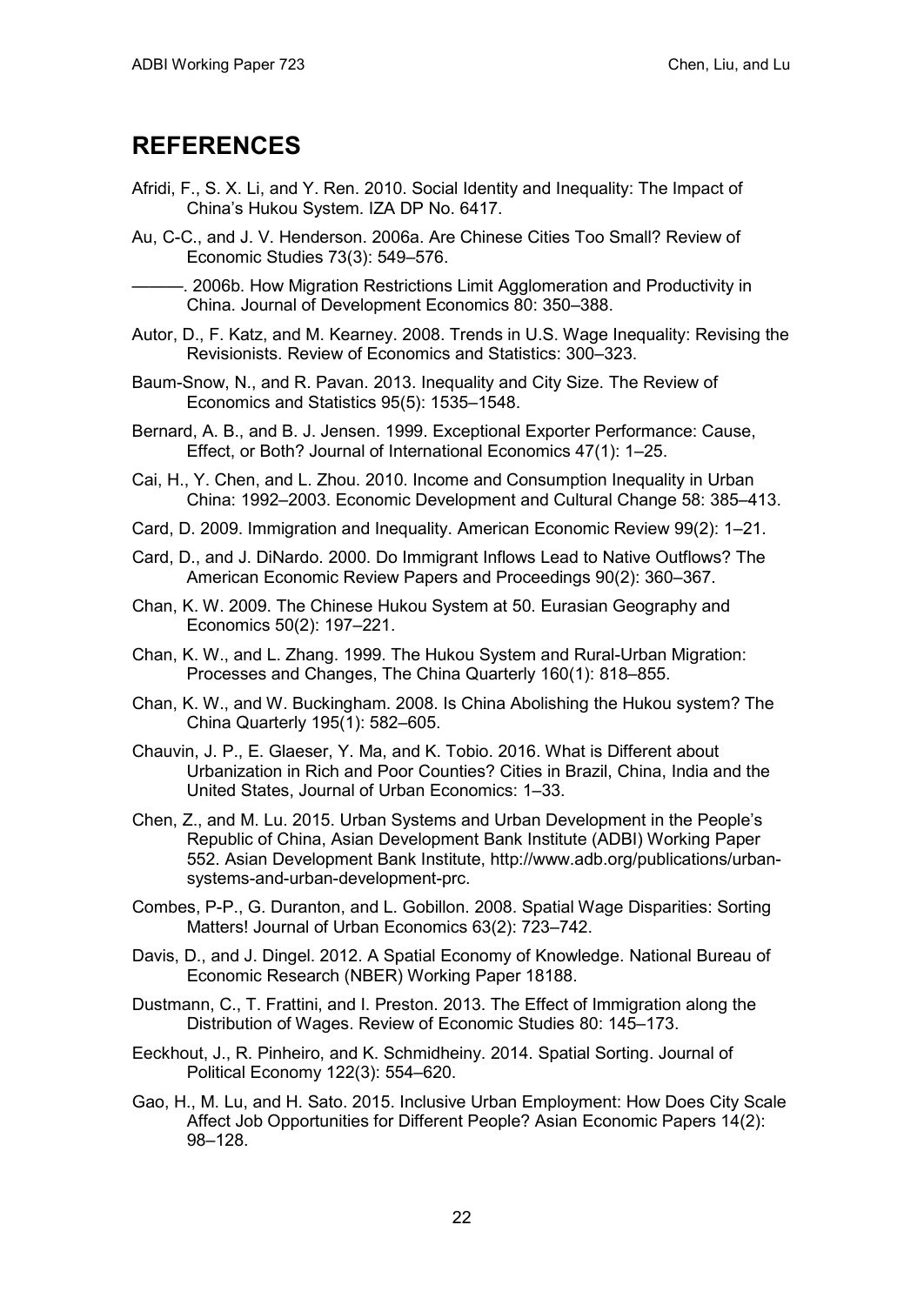- Glaeser, E. L., M. Resseger, and K. Tobio. 2009. Inequality in Cities. Journal of Regional Science 49(4): 617–646.
- Goldberg, P. K., and N. Pavcnik. 2007. Distributional Effects of Globalization in Developing Countries. Journal of Economic Literature 45(1): 39–82.
- Gustafsson, B., S. Li, and T. Sicular. 2008. Inequality and Public Policy in China. Cambridge: Cambridge University Press.
- Han, J., R. Liu, and J. Zhang. 2012. Globalization and Wage Inequality: Evidence from Urban China. Journal of International Economics 87(2): 288–297.
- Helpman, E., O. Itskhoki, and S. Redding. 2010. Inequality and Unemployment in a Global Economy. Econometrica 78(4): 1239–1283.
- Henderson, J. V. 2007. Urbanization in China: Policy Issues and Options, Reports for the China Economic Research and Advisory Program, download from: http://www.econ.brown.edu/faculty/henderson/finalfinalreport-2007050221.pdf.
- Huang, Y. 2010. Urbanization, Hukou System and Government Land Ownership: Effects on Rural Migrant Works and on Rural and Urban Hukou Residents, Background Paper for the Perspectives on Global Development 2010: Wealth.
- Jiang, S., M. Lu, and H. Sato. 2012. Identity, Inequality, and Happiness: Evidence from Urban China. World Development 40(6): 1190–1200.
- Lemieux, T., 2006. Increasing Residual Wage Inequality: Composition Effects, Noisy Data, or Rising Demand for Skill? American Economic Review 96(3):461–498.
- Lin, T., J. Zhuang, D. Yarcia, and L. Fen. 2010. Income Inequality in the People's Republic of China 1990–2005, In J. Zhuang (ed.), Poverty, Inequality, and Inclusive Growth in Asia: Measurement, Policy Issues, and Country Studies. London: Anthem Press.
- Liu, Z. Q. 2005. Institution and Inequality: The Hukou System in China. Journal of Comparative Economics 33(1): 133–157.
- Long, J. E., D. W. Rasmussen, and C. T. Haworth. 1977. Income Inequality and City Size. The Review of Economics and Statistics 59(2): 244–246.
- Lu, M. 2013. The Power of Space: Geography, Politics and Urban Development, (in Chinese), Shanghai People's Press.
- Lu, M., and G. Wan. 2014. Urbanization and Urban System in China: Research Findings and Policy Recommendations, Journal of Economic Survey 28(4): 671–685.
- Lu, M., and P. Ni. 2014. Education and Entrepreneurship in China, working paper.
- Lu, M., Z. Chen, Y. Wang, Y. Zhang, Y. Zhang, and C. Luo. 2013. China's Economic Development: Institutions, Growth and Imbalances, Edward Elgar.
- Lu, M., Z. Chen, Z. Zhao, X. Zhu, and X. Xu. 2013. China's Regional Development: Review and Prospect. Routledge, Taylor & Francis Group.
- Meng, X., and D. Zhang. 2010. Labour Market Impact of Large Scale Internal Migration on Chinese Urban 'Native' Workers. IZA Discussion Paper 5288.
- National Bureau of Statistics. 2015. The Statistical Report of National Economic and Social Development of the People's Republic of China (2014), (in Chinese), downloadable at http://www.stats.gov.cn/tjsj/zxfb/201502/ t20150226\_685799.html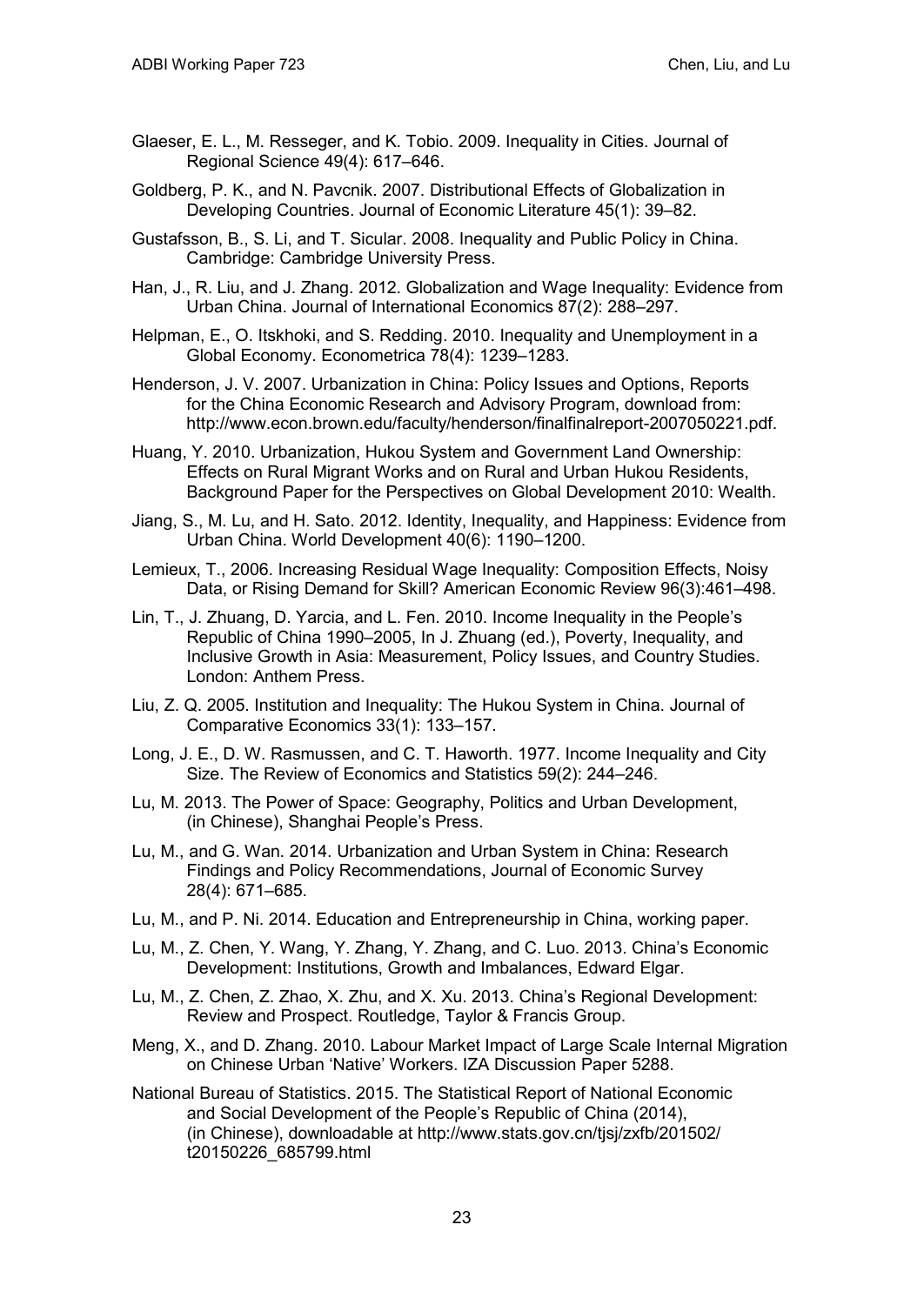- Park, A., X. Song, J. Zhang, and Y. Zhao. 2006. Returns to Skill, Labor Market Transition, and The Rise of Wage Inequality in Urban China, 1988 to 2003. Working Paper.
- Ottaviano, G. I. P., and G. Peri. 2008. Immigration and National Wages: Clarifying the Theory and the Empirics, NBER Working Paper No. 14188.

. 2012. Rethinking the Effect of Immigration on Wages. Journal of the European Economic Association 10: 152–197.

- Ravallion, M., and S. Chen. 2007. China's (Uneven) Progress against Poverty. Journal of Development Economics 82: 1–42.
- United Nations, Department of Economic and Social Affairs, Population Division, 2012, World Urbanization Prospects: The 2011 Revision, CD-ROM Edition.
- Wan, G., M. Lu, and Z. Chen. 2007. Globalization and Regional Income Inequality in China, Empirical Evidence from within China. Review of Income and Wealth 53(3): 35–59.
- Wan, G., J. Ye, and J. Zhuang. 2012. On Regional and Inter-Household Inequality in China: The Threat of Inequality and the Move to Inclusive Growth, in Wing Thye Woo, Ming Lu, Jeffrey D. Sachs and Zhao Chen (eds.), A New Economic Growth Engine for China: Escaping the Middle-Income Trap by Not Doing More of the Same, Imperial College Press, and World Scientific: 155–182.
- Wang, X. 2010. Urbanization Path and City Scale in China: An Economic Analysis, (in Chinese), Economic Research Journal No. 10:20–32.
- World Bank. 2009. World Development Report 2009: Reshaping Economic Geography.
- Xing, C., and S. Li. 2012. Residual Wage Inequality in Urban China, 1995–2007, China Economic Review 23(2): 205–222.
- Yang, D. T. 2005. Determinants of Schooling Returns During Transition: Evidence from Chinese Cities. Journal of Comparative Economics 33: 244–264.
- Zhang, W., X. Li, and H. Cui, 2005. China's Inter-census Survey in 2005. NBS, People's Republic of China.
- Zheng, S., R. B. Peiser, and W. Zhang. 2009. The Rise of External Economies in Beijing: Evidence from Intra-urban Wage Variation. Regional Science and Urban Economics 49: 449–459.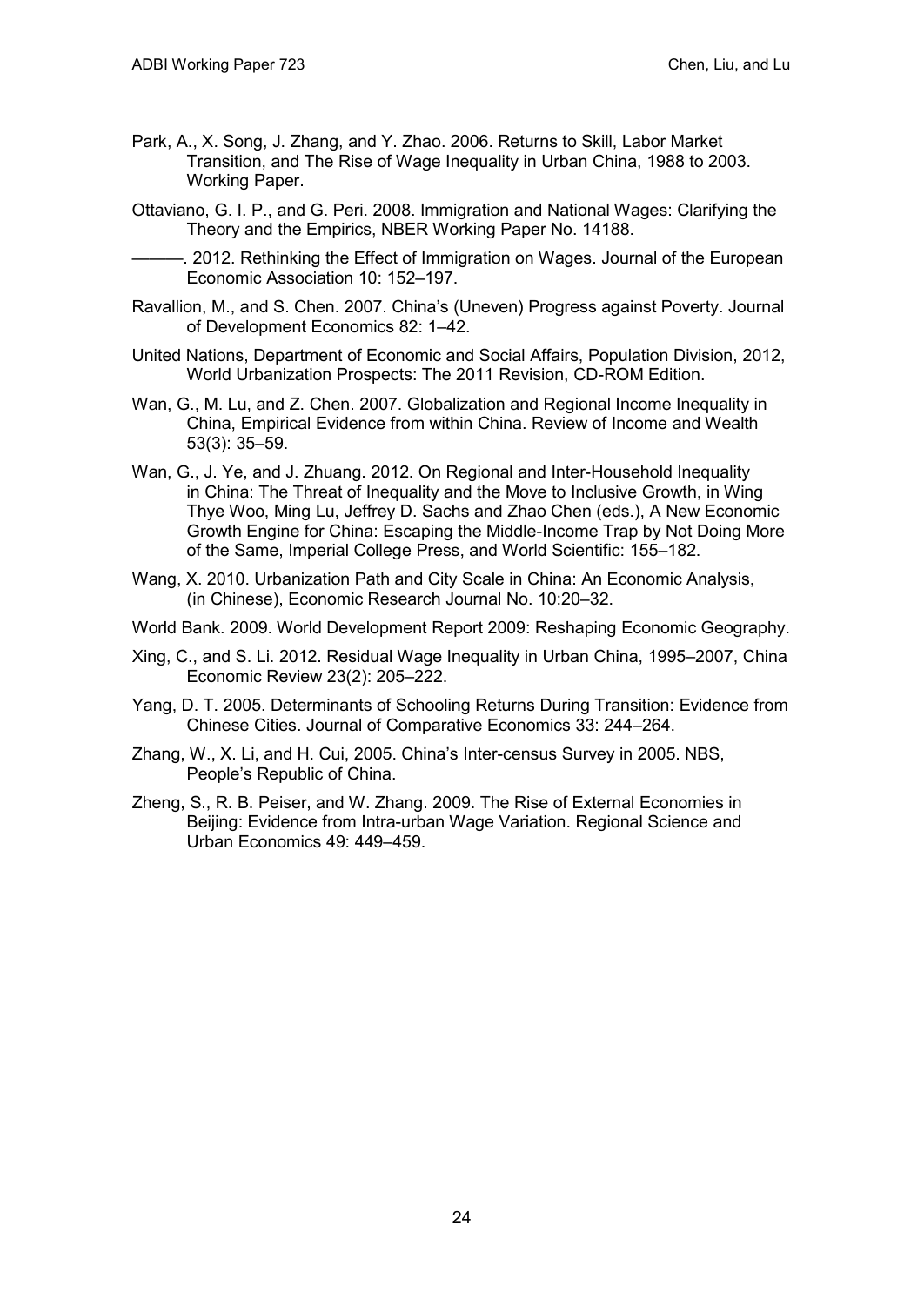## <span id="page-28-0"></span>**APPENDIX**

| Variable                   | Obs. | Mean | Std. Dev. | Min. | Max. |
|----------------------------|------|------|-----------|------|------|
| College ratio              | 252  | 0.27 | 0.08      | 0.04 | 0.47 |
| High school ratio          | 252  | 0.32 | 0.06      | 0.15 | 0.46 |
| Migrant ratio              | 252  | 0.16 | 0.18      | 0.01 | 0.97 |
| Share of state-owned firms | 252  | 0.54 | 0.16      | 0.05 | 0.87 |
| Manufacturing ratio        | 252  | 0.22 | 0.13      | 0.02 | 0.83 |
| Gini                       | 252  | 0.32 | 0.04      | 0.23 | 0.48 |
| Theil                      | 252  | 0.18 | 0.06      | 0.09 | 0.52 |
| College premium            | 252  | 0.56 | 0.18      | 0.01 | 1.26 |
| High school premium        | 252  | 0.46 | 0.13      | 0.09 | 0.89 |

#### **Table A1: Summary Statistics for Some Composition Variables**

"Obs" = observations; "Std. Dev." = standard deviation.

Notes: The "college ratio" is the share of individuals with some college education in the considered sample. The "high school ratio" is the share of individuals with some high-school education but no college education. The "migrant ratio" is the share of migrants in city population.

|                      | Gini       | Gini       | Gini       | Gini       | Gini      | Gini        |
|----------------------|------------|------------|------------|------------|-----------|-------------|
| Ln(pop)              | $0.024***$ | $0.022***$ | $0.018***$ | $0.018***$ | $0.014**$ | $0.013***$  |
|                      | [0.004]    | [0.004]    | [0.004]    | [0.005]    | [0.006]   | [0.003]     |
| Mean wage            |            | 0.021      |            |            |           |             |
|                      |            | [0.024]    |            |            |           |             |
| High school          |            |            | 0.022      |            |           |             |
|                      |            |            | [0.044]    |            |           |             |
| College              |            |            | $-0.106**$ |            |           |             |
|                      |            |            | [0.040]    |            |           |             |
| Edu gini             |            |            | $0.722***$ |            |           |             |
|                      |            |            | [0.132]    |            |           |             |
| Ag ratio             |            |            |            | $-0.043$   |           |             |
|                      |            |            |            | [0.034]    |           |             |
| Manuf ratio          |            |            |            | 0.050      |           |             |
|                      |            |            |            | [0.036]    |           |             |
| One-digit industries |            |            |            |            | yes       |             |
| Soe ratio            |            |            |            |            |           | $-0.111***$ |
|                      |            |            |            |            |           | [0.027]     |
| cons                 | $0.137***$ | 0.093      | 0.025      | $0.114*$   | 0.258     | $0.205***$  |
|                      | [0.028]    | [0.059]    | [0.068]    | [0.059]    | [0.214]   | [0.056]     |
| $R^2$                | 0.20       | 0.21       | 0.40       | 0.24       | 0.36      | 0.38        |
| N                    | 252        | 252        | 252        | 252        | 252       | 252         |

#### **Table A2: Inequality and Other Variables**

Notes: \* significant at 10% level; \*\* significant at 5% level; \*\*\* significant at 1% level; "Ln(pop)" is the log of city population; "mean wage" is the log of average individual wage; "high school" is the ratio of high school graduates; "college" is the ratio of workers with college education or above; "edu gini" is education Gini coefficient; "Ag ratio" is the share of workers in agriculture sector and "Manuf ratio" is the share of workers in the manufacturing sector; "Soe ratio" is share of workers employed be state-owned firms. The detailed definitions of variables are explained in the text.